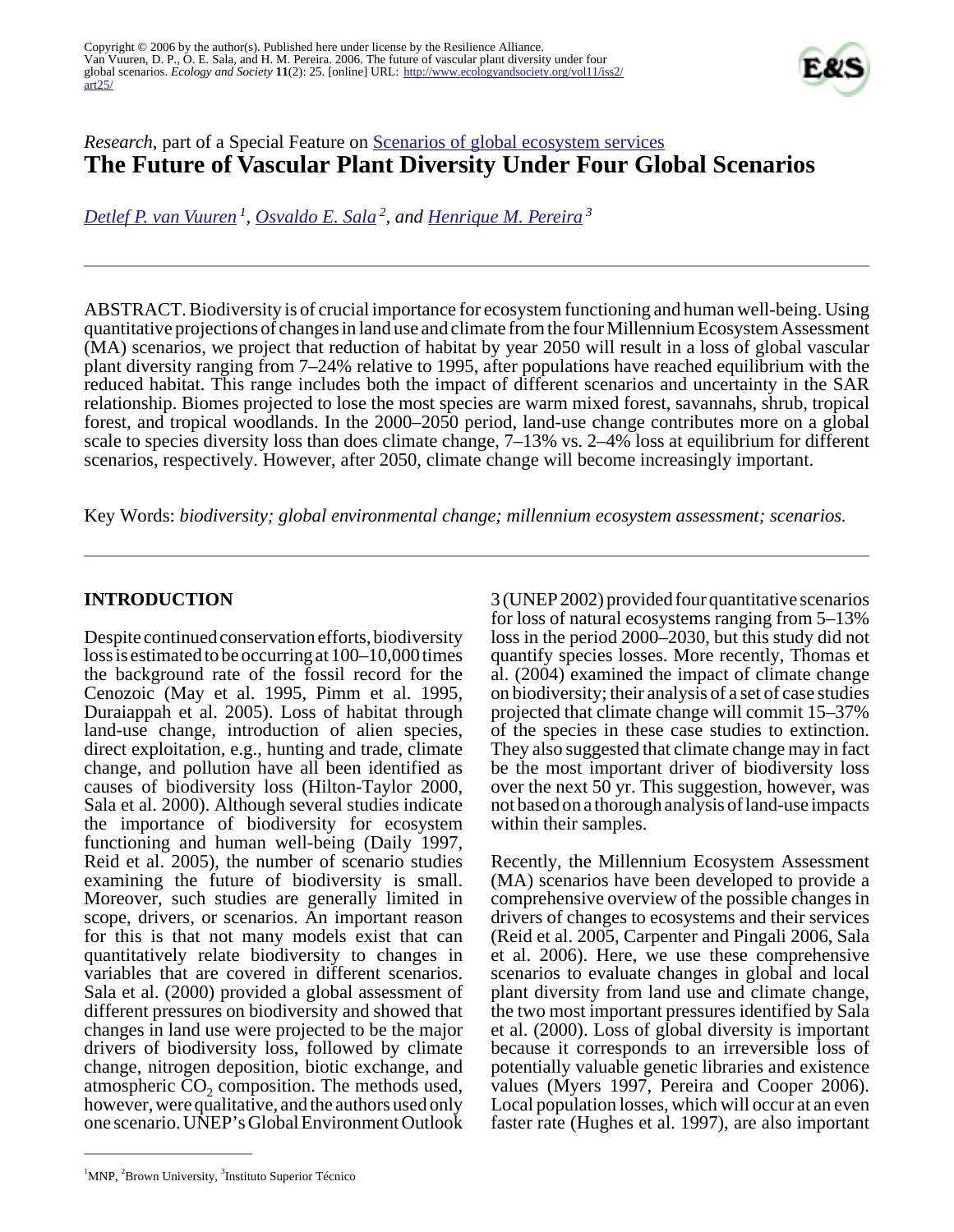as they directly affect local ecosystem services (Pereira and Cooper 2006). Our assessment uses the species-area relationship (SAR) to project the potential loss of species based upon the loss of natural habitats described by the MA scenarios. As the method is subject to considerable uncertainty, a sensitivity analysis of the major parameters was performed.

### **METHODS**

#### **The scenarios of the Millennium Ecosystem Assessment**

Our assessment was based on the four comprehensive scenarios developed by the Millennium Ecosystem Assessment (MA) to assess potential changes in ecosystem services and their impact on human well-being. These MA scenarios are developed using both qualitative, i.e., storytelling, and quantitative, i.e., modeling, approaches that mutually support each other. The modeling approach uses several global models that were coupled for this assessment, i.e., for a selected number of main variables the output of one model is used as input of the next model (Alcamo et al. 2006). The four Millennium Assessment scenarios are: (1) "Global Orchestration," a globalized world with an economic development focus and rapid economic growth (GO); (2) "Technogarden," a globalized world with a focus on environmental technology (TG); (3) "Order from Strength," a regionalized world with a focus on security (OS); and (4) "Adapting Mosaic," a world with a focus on regional and local socioecological management (AM) (see also Table 1). For this paper, we used the implementation of these scenarios in the IMAGE 2.2 model (Alcamo et al. 1998, IMAGE-team 2001), as this model, within the larger set of models, was responsible for providing an integrated description of land-use change and climate change. IMAGE 2.2 is a dynamic earth-system model, describing global environmental change in terms of chains of driving forces, pressures, state, and response variables, which cover both the natural environment and the socioeconomic system. IMAGE 2.2 generated spatially explicit information at 0.5° x 0.5° on land use and climate change, based on paths for indirect drivers such as population, economy, energy use, and diet. In IMAGE, a crop module based on the FAO agro-ecological zones approach computes yields of seven crops and pastures, estimating the areas used for their production as determined by

climate and soil quality (Alcamo et al. 1998). IMAGE also includes a modified version of the BIOME model (Prentice et al. 1992) to compute changes in potential vegetation for 14 biome types.

#### **The methodology applied to assess biodiversity losses**

We have estimated both global and local losses of biodiversity. The method used for local losses is described at the end of this section. For global losses, we used the land cover projections of the MA scenarios produced by IMAGE model in conjunction with the species-area relationship (SAR) to explore possible trends in future, global vascular plant biodiversity. The SAR is a wellestablished empirical relationship describing how the number of species relates to area (Rosenzweig 1995) and is defined as  $S = c A^z$ , where *S* is the number of species, *A* the habitat area, *c* is the species density and *z* the slope of the relationship. The SAR has been used earlier to estimate biodiversity loss when native habitat is reduced by deforestation (e. g., May et al. 1995, Pimm et al. 1995, Brook et al. 2003) or climate change (Thomas et al. 2004).

We applied SAR to a set of global biogeographical units, which can be seen as large areas of relatively uniform climate that harbor a characteristic set of species and ecological communities. We applied SARs independently for each unit; thus, assuming that the overlap in numbers of species is low relative to the number of species that are endemic to each of them. The units are defined on the basis of the intersection of the 14 natural biome types of the IMAGE model and the 6 biogeographic realms of Olson et al. (2001). It should be noted that our results depend on the definition of these units: too few regions imply lack of sensitivity to detail, whereas too many regions imply that the degree of endemism is low possibly resulting in double counting. Therefore, we tested the influence of the definition of these units in the sensitivity analysis discussed in the Results section. The definition of the 14 natural biome types of the IMAGE model is based on climate characteristics and soil types, primarily to assess the impact of climate change on natural vegetation patterns, and the carbon cycle (for a list see the legend of Fig. 1). In the model, the location of these biomes changes over time as a result of land use and climate change. The IMAGE biomes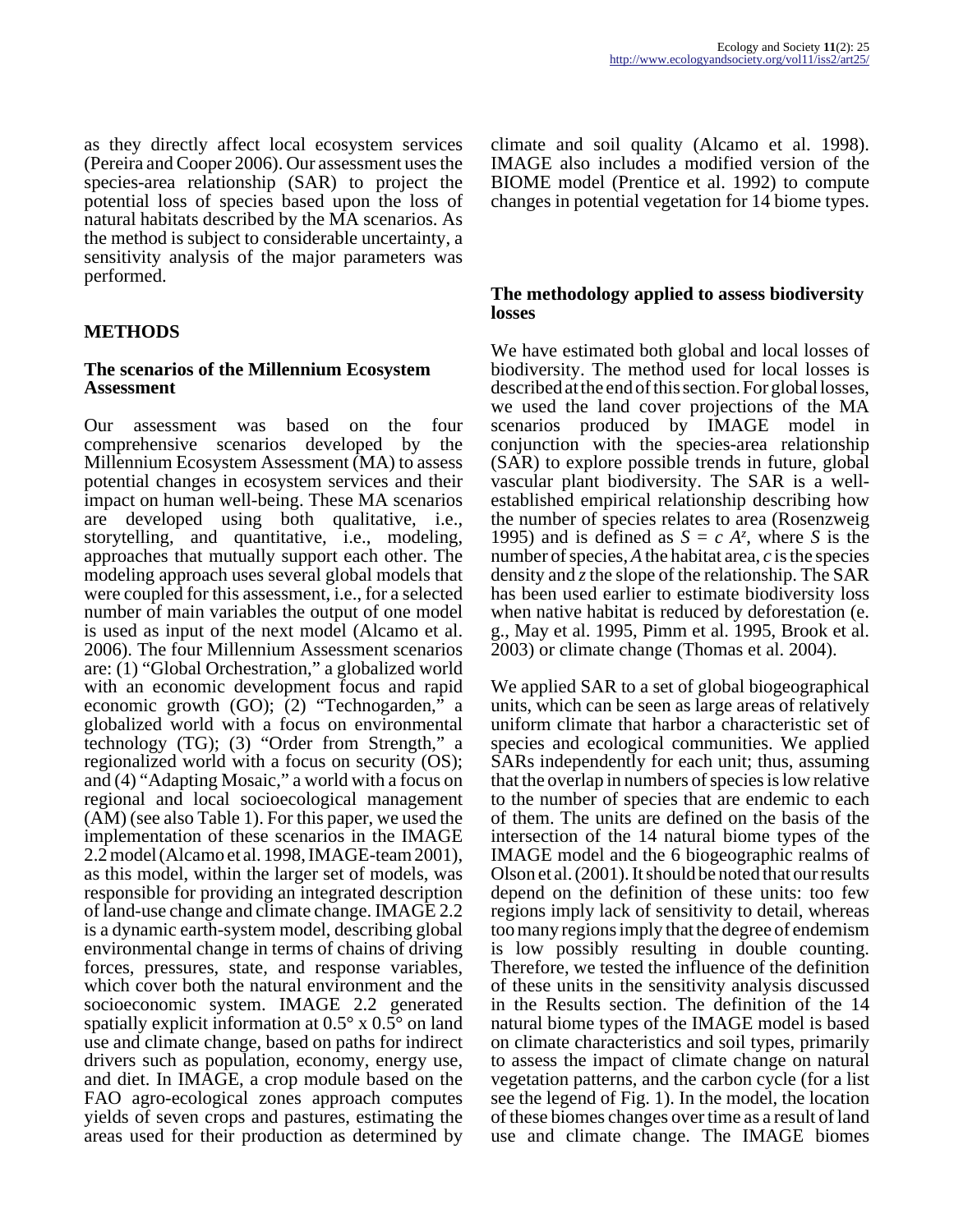|                                                                    | Global Orchestration                | Technogarden                        | Order from<br>Strength               | <b>Adapting Mosaic</b>               |
|--------------------------------------------------------------------|-------------------------------------|-------------------------------------|--------------------------------------|--------------------------------------|
| World population<br>(billions)                                     | Lowest                              | Medium                              | Highest                              | High                                 |
|                                                                    | 2000:6.1<br>2050: 8.2<br>2100: 6.9  | 2000:6.1<br>2050: 8.9<br>2100: 8.7  | 2000:6.1<br>2050: 9.7<br>2100: 10.6  | 2000:6.1<br>2050: 9.6<br>2100: 9.9   |
| <b>Income</b><br>(average annual GDP<br>pc growth rate: 2000–2100) | Highest $(2.5\%)$                   | High (2.3%)                         | Low $(1.2\%)$                        | Medium $(1.8\%)$                     |
| Global GHG emissions<br>$(GtC-eq)$                                 | High                                | Low                                 | High                                 | Medium                               |
|                                                                    | 2000:9.8<br>2050:25.6<br>2100: 19.5 | 2000:9.8<br>2050:7.1<br>2100: 5.5   | 2000:9.8<br>2050: 20.3<br>2100: 25.2 | 2000:9.8<br>2050: 18.0<br>2100: 16.0 |
| Global average mean<br>temperature increase (°C)                   | High                                | Low                                 | High                                 | Medium                               |
|                                                                    | 2000: 0.6<br>2050: 2.0<br>2100: 3.5 | 2000: 0.6<br>2050: 1.5<br>2100: 1.9 | 2000:0.6<br>2050: 1.7<br>2100: 3.3   | 2000:0.6<br>2050: 1.9<br>2100: 3.0   |
| Per capita food<br>consumption                                     | High                                | High                                | Low                                  | Low                                  |
| <b>Agricultural Yield</b><br>change                                | High                                | Medium-high                         | Low                                  | Medium                               |

#### **Table 1.** Main assumptions and results in the model about drivers of ecosystem change in each scenario.

resemble those used to define biomes or ecoregion divisions in other studies (Bailey 1989, Olson et al. 2001), and the intersection between IMAGE biomes and realms is similar to the one that is at the basis of Olson's ecoregions. The IMAGE biomes and the six biogeographic realms are shown in Fig. 1. The intersection, e.g., boreal forest in Neartic region, boreal forest in Paleartic region, cool conifer forest in Paleartic region etc., creates a total of 65 biogeographical units.

We also assumed that the SAR can be applied in one direction only: habitat loss leads to inferred extinction of species, but increase in area does not lead to a similar increase in species, as timescales examined are extremely short on an evolutionary timescale. For simplicity, we also assume that the diversity of human-dominated vegetation for the

purpose of the SAR calculations is zero. Therefore the number of global species at time *t*1 is:

$$
\frac{S_{t1}}{S_0} = \frac{\sum_{i=1}^{65} c_i \text{Min}(A_i(t \le t), A_i(2000))^x}{\sum_{i=1}^{65} c_i A_i(2000)^x}
$$
 (1)

where  $A_i(t)$  is the area of biome *i* at time *t*, and equals the original biome area  $A_i$  plus the net change in area of the biome by conversion to agriculture or abandonment of agricultural land ∆AG<sup>i</sup> (*t*), plus the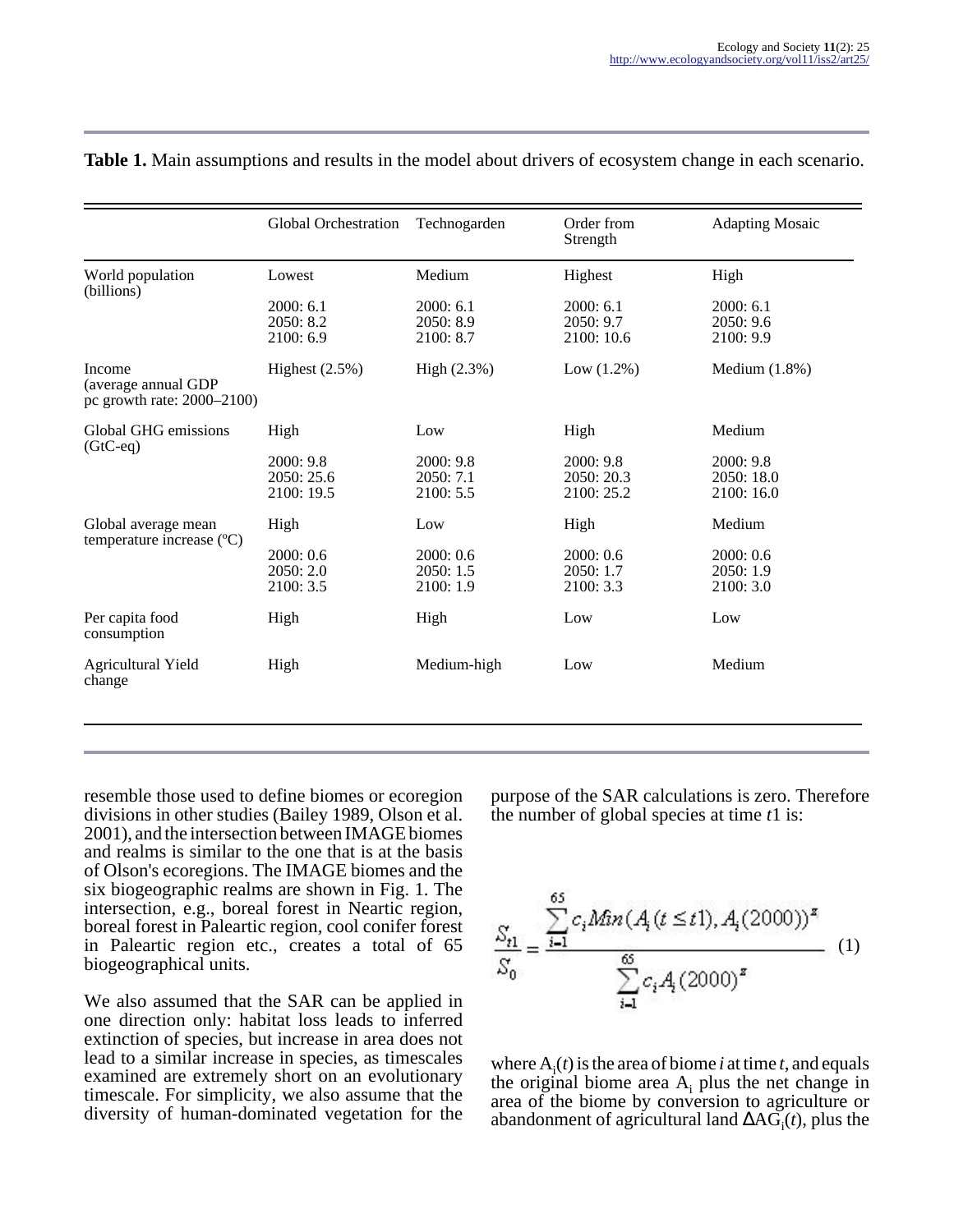**Fig. 1.** The biogeographical units used as basis for the species-area relationships. Each unique combination of one of the 14 natural biome types of the IMAGE model and the biogeographic realms of Olson et al. (2001) is defined as an unit, e.g., all boreal forest in the Paleartic realm. The realms "Oceania" and "Antartic" have not been considered separately in the analysis, leaving a total of six realms.



net change in area due to climate change ∆AC<sup>i</sup> (*t*), which is described in the last section of this text.

$$
A_i(t) = A_i(2000) + \Delta A G_i(t) + \Delta A C_i(t)
$$
 (2)

It should be noted that considerable lag time exists between habitat loss and species extinctions (Tilman et al. 1994, Brooks et al. 1999). Therefore, SAR calculations do not refer to the actual number of species lost, but to the number of species that would become globally extinct when populations

relax to equilibrium with the reduced habitat. We do not know precisely how long this time lag is, and it certainly depends on the life history of individual species. Studies on the relaxation time for bird (Brooks et al. 1999, Ferraz et al. 2004) and plant species (Leach and Givnish 1996) suggest that about half of the losses may occur over a period of decades to a century.

In contrast to the loss of biodiversity at the global scale, local changes in species abundance and local extinctions are directly proportional to losses in habitat. Species and the ecosystem services that those species provided often disappear immediately after a piece of native habitat is converted into an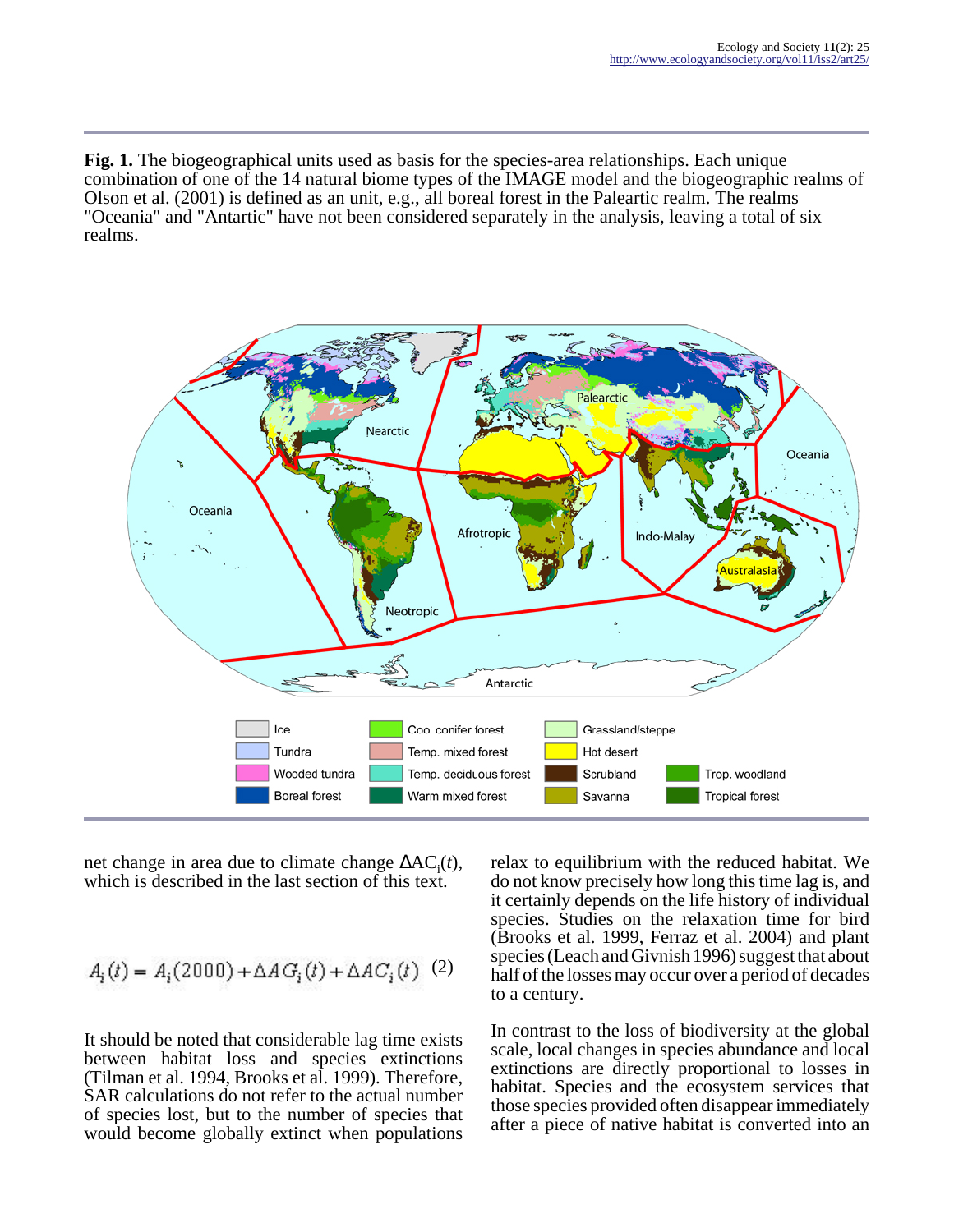agricultural or urban patch. Moreover, another important difference between local and global losses of biodiversity is the reversibility of the phenomenon. Local losses could be reversed as a result of abandonment or active conservation practices. Populations can invade from adjacent patches naturally or assisted by human intervention. Ecosystem services derived from local diversity can therefore increase or decrease as a result of gains and losses of habitat. Therefore, in our assessment of local biodiversity change, we assumed changes to be fully proportional to the change in area; thus, in Eq. 1, *z* is set to 1, and the assumption of irreversibility is removed.

### **Climate change**

Climate change will influence ecosystems at several scales, and several methods have been used to assess the potential impact of climate change on biodiversity. A common and relatively simple method to study the impact of climate change on the distribution of biogeographic units is to describe their climatic envelope and compare them against climate change scenarios provided by global circulation models (Prentice et al. 1992, Cramer and Leemans 1993, Malcolm and Markham 2000). Such approaches depict large-scale vegetation shifts as a consequence of climate change. The IMAGE 2.2 follows this approach, including, however, a transient response for actual vegetation as a function of distance, migration rates, and original and new vegetation types, whereby the function alters the actual land-cover type (van Minnen et al. 2000). Real changes could be much more complex because it is individual species that respond to climate change and not entire biomes. Solomon and Leemans (1990), for instance, concluded that future climate change could lead to large-scale synchronization of disturbance regimes, leading to the emergence of early phase succession vegetation with opportunistic generalist species dominating over large areas. Some models focus on the distribution of individual species in response to climate change, whereas other models also describe the ecological interactions between these species (Kleidon and A. 2000, Sitch et al. 2003).

On the basis of the available material in IMAGE, it is possible to estimate the impact of climate change via the species-area-curve relationship, but we need to account for reduced biodiversity in remaining areas in cases where climate change is occurring too

fast for species to adapt. We assumed that this would be particularly important if rapid climate change leads to a difference between actual and potential vegetation (Leemans and Eickhout 2004). If we assume that  $A_i(t)$  is the total area, i.e., actual natural vegetation, of biome  $i$ ,  $AO<sub>i</sub>(t)$  the remaining part of the original area covered by this biome in year 2000,  $AA_i(t)$  the new area covered by this biome where actual vegetation equals potential vegetation, and  $AN<sub>i</sub>(t)$  the new area of the potential vegetation of that biome where the actual vegetation has not yet been adapted. To estimate the biodiversity loss through climate change, represented by the factor  $\Delta AC_i(t)$  in Eq. 2), we did calculations for three different cases:

- **1.** Biodiversity adapts on the basis of the adaptation speed in IMAGE: ΔAC<sub>i</sub>(t)= ΔAO<sub>i</sub>  $(t) + \Delta A A_i(t) + k \Delta A N_i(t)$
- **2.** Biodiversity does not adapt, causing all changes from the original potential vegetation to be marked as losses:  $ΔAC<sub>i</sub>(t) =$  $\Delta AO_i(t)$
- **3.** Biodiversity adapts immediately to climate change, which means that only where the total biome area of potential vegetation declines, will biodiversity loss occur.  $\Delta AC_i(t) = \Delta AO_i$  $(t) + \Delta A A_i(t) + \Delta A N_i(t)$

Here, *k* is a constant accounting for the loss of biodiversity in areas that could not adapt immediately. For simplicity we chose *k* to result in a 50% loss of species for the relevant area. The results of these three methods are indicated in the Appendix. As method 1 gives results in between the two extreme cases, i.e., no adaptation and full adaptation, this method was chosen as the default option.

### **Assessment of the relevant parameters (***c* **and** *z***)**

Information on the biodiversity of each biogeographical unit was obtained from a global map of the local diversity of vascular plants (Barthlott et al. 1999). As the map of plant diversity included more detail, a GIS system was used to calculate average *c*- values over each biogeographical unit. Although in general, each realm-biome unit is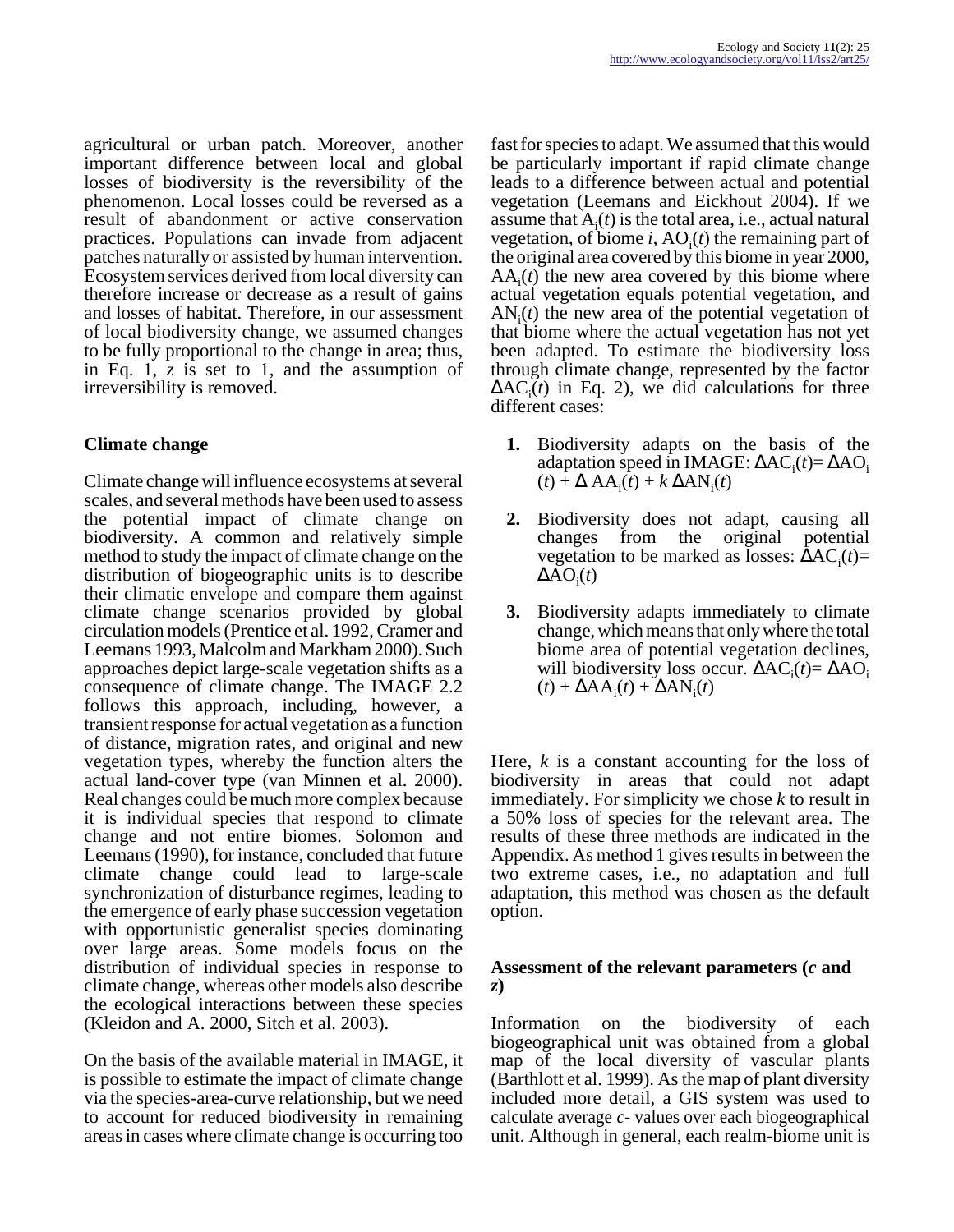not very heterogeneous in diversity, this averaging may underestimate the diversity of species in cases in which both hotspots and low-diversity areas occur.

For the *z*-value, we used a compilation of 82 values from studies that surveyed species-area relationships in vascular plants. It has been shown that the *z*-value can vary with the type (Rosenzweig 1995) and scale (Crawley and Harral 2001) of sampling. Here, we analyzed the effect of the biome and of the type of sampling, i.e., continental, islands, and interprovincial, see Fig. 2). A very clear relationship was found between the type of sampling and the reported *z*values, with the average *z*-value on the provincial SAR being larger than *z*-values on island and on continental SARs as shown on the left-hand side panel of Fig. 2. With respect to the effect of the biome, we found that *z*-values for tropical forests were somewhat higher than the average values. Finally, the histogram of the *z*-values of island SARs on the right-hand side panel of Fig. 2 suggests they follow a lognormal distribution.

Several studies have used the island SAR to predict biodiversity loss (May et al. 1995, Pimm et al. 1995, Brooks et al. 1999), based on the argument that habitat conversion results in islands of native habitat in a sea of human-modified habitat. However, Rosenzweig (2001) has suggested the use of the provincial SAR, arguing that over the long term, each native habitat fragment will behave as an isolated province. At the other extreme one could argue that over the short term, the species that go extinct are those endemic to the area of lost habitat, and are best described by the continental SAR (Rosenzweig 1995, Kinzig et al. 2001). Here, we have chosen to use the island *z*-values for our central estimates. We used a mean *z*-value of 0.34 as derived from the literature for island studies. For tropical forest, we used a *z*-value 20% higher than the mean. At the other extreme, we used *z*-values 20% lower than the mean for tundra. To give the full range of possibilities, we also made our calculations using the mean values for the other two types of SAR, i. e., 0.25 for continental and 0.81 for provinces. In addition, a Monte Carlo analysis was performed using the log-normal distribution of island *z*-values.

### **RESULTS**

### **Loss of vascular plant diversity**

In all scenarios, agricultural expansion will continue to reduce the size of natural biomes globally (Table 2 and Figure 3a). The largest decline occurs for the *OS* scenario, mostly as a result of a large increase in food consumption resulting from the large increase in population and the low yield improvement (see Table 1). In contrast, the *TG* scenario leads to the lowest decline of natural habitat, given the combination of a relatively low population increase, low meat demand and high yield improvements. The other two scenarios *GO* and *AM,* result in intermediate values.

Habitat loss is not uniformly distributed across the different biomes of the world (Table 2). The least amount of change will occur in the Artic and temperate ecosystems, but in most scenarios, reforestation is expected to exceed deforestation. In tropical regions, however, the total size of natural biomes is projected to decrease by 15–30% by 2050, depending on the scenario. The tropical biomes experience the highest losses as these are also the areas with the largest increases in population and corresponding food demand. In the temperate zones, in contrast, most of the land-use changes have already occurred, and continuing yield improvement could lead to some abandonment of agricultural areas and corresponding increases in natural habitats. In the two scenarios with a regional focus, i.e., *OS, AM*, this trend is less dominant, mostly based on the assumed slower yield improvement. Temperate deciduous forests form an exception to the increased habitat area in temperature zones as it is reduced under most scenarios.

The changes in local biodiversity (Fig. 3, left panel) correspond to changes in total area of natural ecosystems. Total natural area is more or less stable in temperate zones. However, in the tropical zone, local biodiversity decreases by about 15–20% in 2050, then more or less stabilizes in the two scenarios *AM* and *TG*, and decreases continuously from 15–30% in 2050 to 30–40% in 2100 in scenarios *GO* and *OS*.

The SAR calculations indicate that global plant diversity at equilibrium is projected to decline in all scenarios, mainly due to land-use change (Fig. 3b).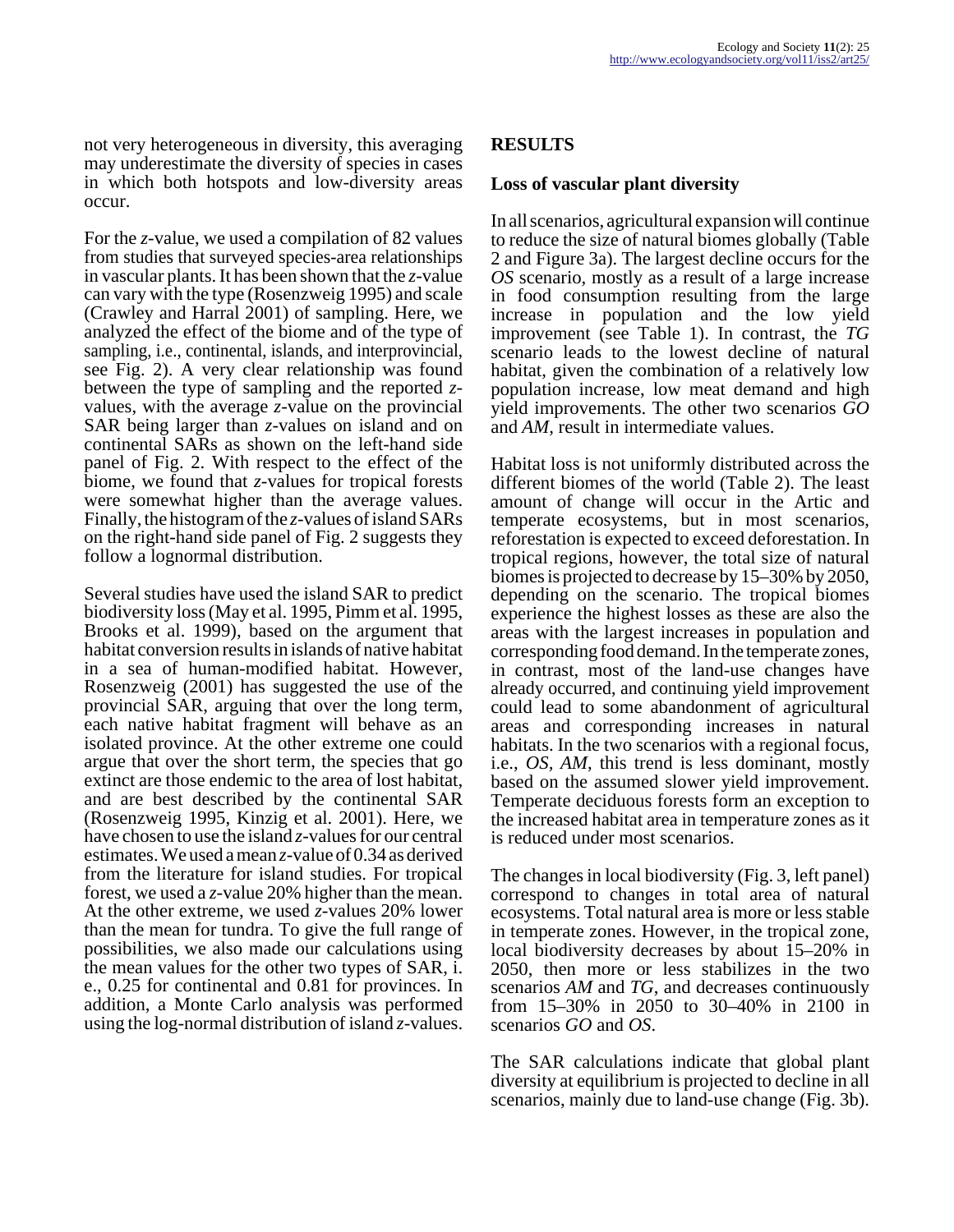**Fig. 2.** *Z* values reported in studies on the species-area relationship in vascular plants. The points in the left panel correspond to individual studies and are labelled with the biome category of the area studied: T: tropical forest and tropical woodland; F: temperate deciduous forest, C: boreal forest, coniferous forest, wooded tundra and tundra; S: warm mixed forest, shrubland and savannah; D: grassland and desert; N: no specific biome. The red line joins up the means in each type; the error bars represent standard errors. The right panel shows the histogram of *z*-values of the species-area relationship in island studies of vascular plants, both oceanic islands and habitat fragments in mainland, fitted with a lognormal distribution. Source Sala et al. (2006). Copyright (c) 2005 Millennium Ecosystem Assessment. Reproduced by permission of Island Press, Washington, D.C.



The sharpest rate of decline in global biodiversity at equilibrium occurs between 1995 and 2020 between 7% and 10%. Compared to 1995, the 2050 equilibrium loss varies from 10–16%, and the 2100 loss varies from 13–23%. The sharpest biodiversity decrease, driven by the fastest population growth and low yield improvement, occurs in the *OS* scenario. The lower biodiversity loss in *TG* results from stabilization of the human population and transfer of advanced agricultural technologies to developing countries. In other words, the proactive attitude towards environmental protection assumed in the *TG* scenario is able to reduce the equilibrium loss from 16–10% in 2050 and from 23–13% in 2100 compared to the worst scenario. In the *AM* scenario, the relatively low loss figures also result from the lower increase in food demand in developing countries.

The rate of habitat loss and the corresponding loss

in equilibrium biodiversity in 2050 exceeds 0.1% annually in all four scenarios. It is lowest in *AM* and *TG*, implying that biodiversity is likely to be lost at a much higher rate than indicated in the Cenozoic fossil record. Our results also indicate that in the next two decades, extinction rates are likely to be similar to those experienced in the recent past, and thus, not substantially reduced as called for under the Convention of Biodiversity. Using the rate of biodiversity loss in the 1970–2000 period as a baseline, we find the *TG* and *AM* scenarios to have slightly lower rates of loss than do the baseline during in the 2000–2020 period, i.e., 10–15%, and the *GO* and *OS* scenarios to have higher rates of loss, i.e., 10–40%.

There are major differences among the different biomes in terms of global biodiversity loss (Fig. 4). As tropical ecosystems face the largest area loss, they also suffer the highest biodiversity losses at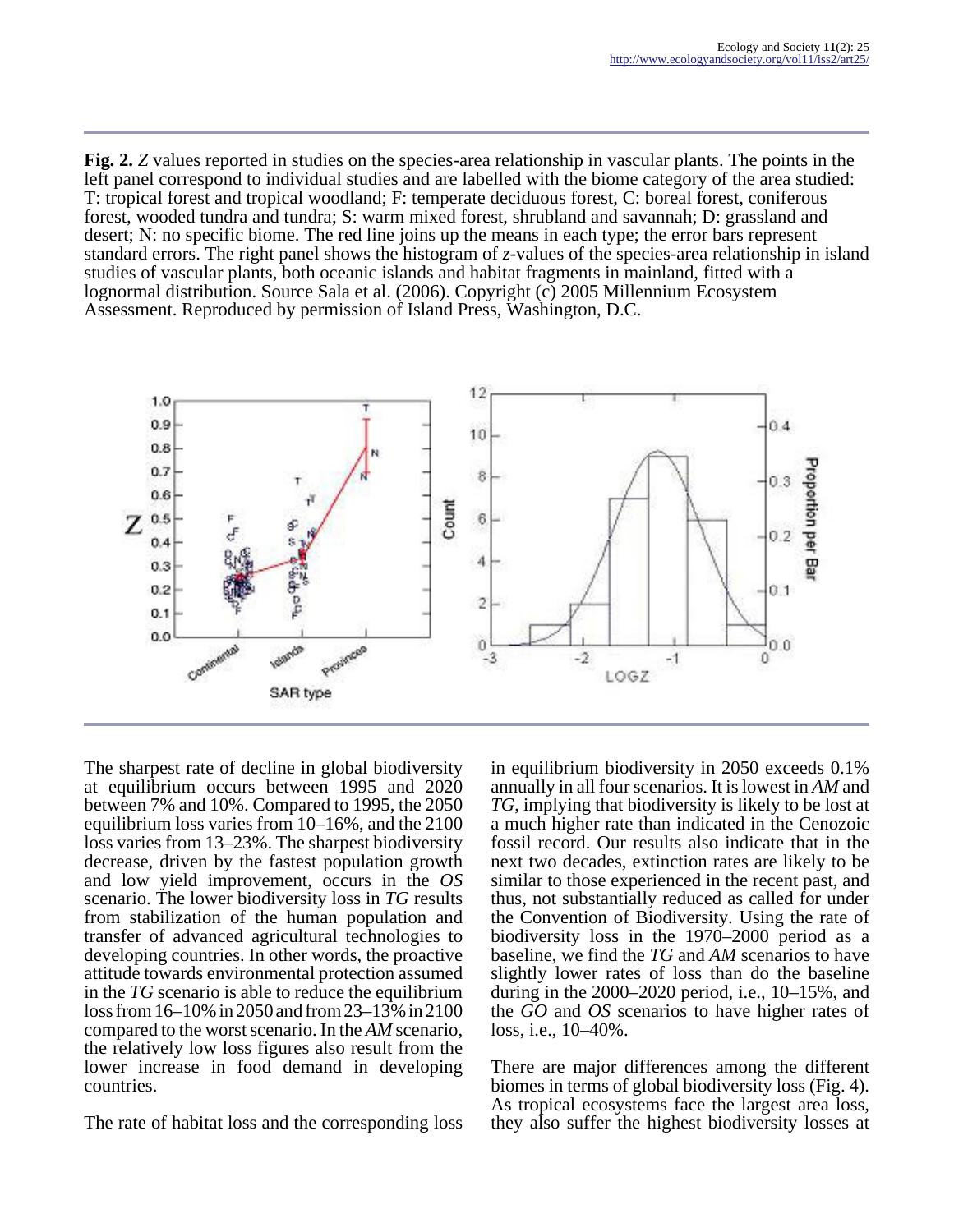|                        | 2000 |                           |           | 2050 |            |  |
|------------------------|------|---------------------------|-----------|------|------------|--|
|                        |      | (Change relative to 2000) |           |      |            |  |
|                        | Mha  | <b>OS</b>                 | <b>TG</b> | GO   | ${\rm AM}$ |  |
| Agricultural land      | 3357 | 124%                      | 109%      | 109% | 107%       |  |
| Extensive grassland    | 1711 | 100%                      | 100%      | 99%  | 100%       |  |
| Regrowth of forests    | 446  | 117%                      | 103%      | 141% | 123%       |  |
| Ice                    | 231  | 97%                       | 96%       | 97%  | 96%        |  |
| Tundra                 | 768  | 95%                       | 94%       | 95%  | 95%        |  |
| Wooded tundra          | 106  | 78%                       | 83%       | 79%  | 81%        |  |
| <b>Boreal</b> forest   | 1509 | 103%                      | 103%      | 103% | 103%       |  |
| Cool conifer           | 168  | 112%                      | 116%      | 117% | 114%       |  |
| Temperate mixed        | 201  | 117%                      | 143%      | 130% | 124%       |  |
| Temperate deciduous    | 145  | 76%                       | 107%      | 91%  | 82%        |  |
| Warm mixed             | 95   | 65%                       | 115%      | 83%  | 80%        |  |
| Steppe                 | 804  | 86%                       | 91%       | 93%  | 93%        |  |
| Desert                 | 1678 | 98%                       | 99%       | 98%  | 99%        |  |
| Shrub                  | 207  | 59%                       | 88%       | 82%  | 88%        |  |
| Savannah               | 705  | 45%                       | 64%       | 57%  | 73%        |  |
| Tropical woodland      | 483  | 88%                       | 104%      | 107% | 109%       |  |
| <b>Tropical forest</b> | 670  | 78%                       | 89%       | 85%  | 89%        |  |

**Table 2.** Change in land cover in 2050.

equilibrium. In terms of absolute numbers of species, tropical forest, tropical woodland, savannah, and warm mixed forest account for 80% of all plant species lost at equilibrium by 2050, i.e., 25,000–40,000 different species. Global maps of the losses in biodiversity show the largest losses to occur in the Afrotropic region, where the largest expansion of agricultural land occurs in all scenarios, driven by both a rapidly increasing population and strong increases in per capita food consumption. The second important region in terms

of relative losses is the Indo-Malayan region. The Paleartic region, in contrast, experiences the lowest losses in biodiversity through loss of habitat.

In the first decades, land-use change clearly represents the most important driver of biodiversity loss. In time, however, the impact of land-use change gradually stabilizes because of a stabilizing human population, increases in agricultural yields, and reduced suitability of remaining ecosystem areas for agriculture. In contrast to land-use change,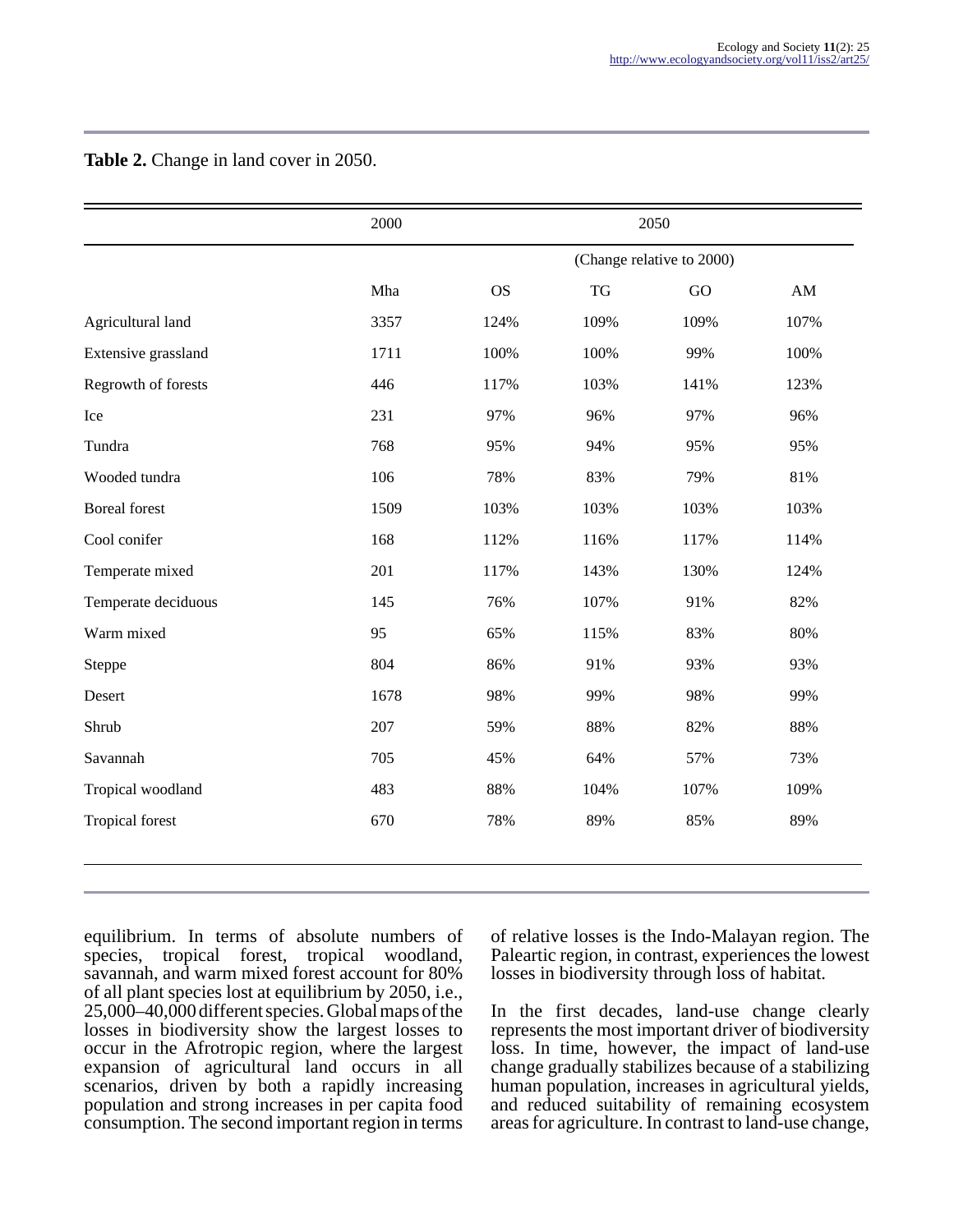**Fig. 3.** Changes in the area of natural habitat in the temperate and tropical regions (left) and losses of global vascular plant diversity when populations reach equilibrium with reduced habitat due to conversion to agriculture and climate change (right). Figure is shown for the four Millennium Assessment scenarios. The habitat and biodiversity changes are given relative to the year 1995.



the impact of climate change increases with time, in particular under the *GO* and *OS* scenarios. In the *TG* scenario, the assumed ambitious climate policies reduce climate impacts by more than 60% compared to the *GO* and *OS* scenarios. Our results also show that, in tundra, boreal forests, and cool conifer forest, climate change is projected to be the major cause of biodiversity loss, varying from 5% to almost 15% species loss at equilibrium. Note, however, that for these biomes, land-use change has relatively low impact in comparison with other biomes. In contrast, land-use change is the main driver of biodiversity loss in temperate forests, warm mixed forests, savannah, and tropical forest,

leading to a 7% to nearly a 25% species loss at equilibrium. The contribution of climate change for plant diversity loss in these ecosystems varies between 1% and 8% loss of species. Thus, land-use change in the 2000–2050 period is the dominant driver of species loss at equilibrium at the global level because climate change is found to be less important for biomes such as tropical forest and tropical woodlands, and as a result of their high number of species play an important role in the aggregated results.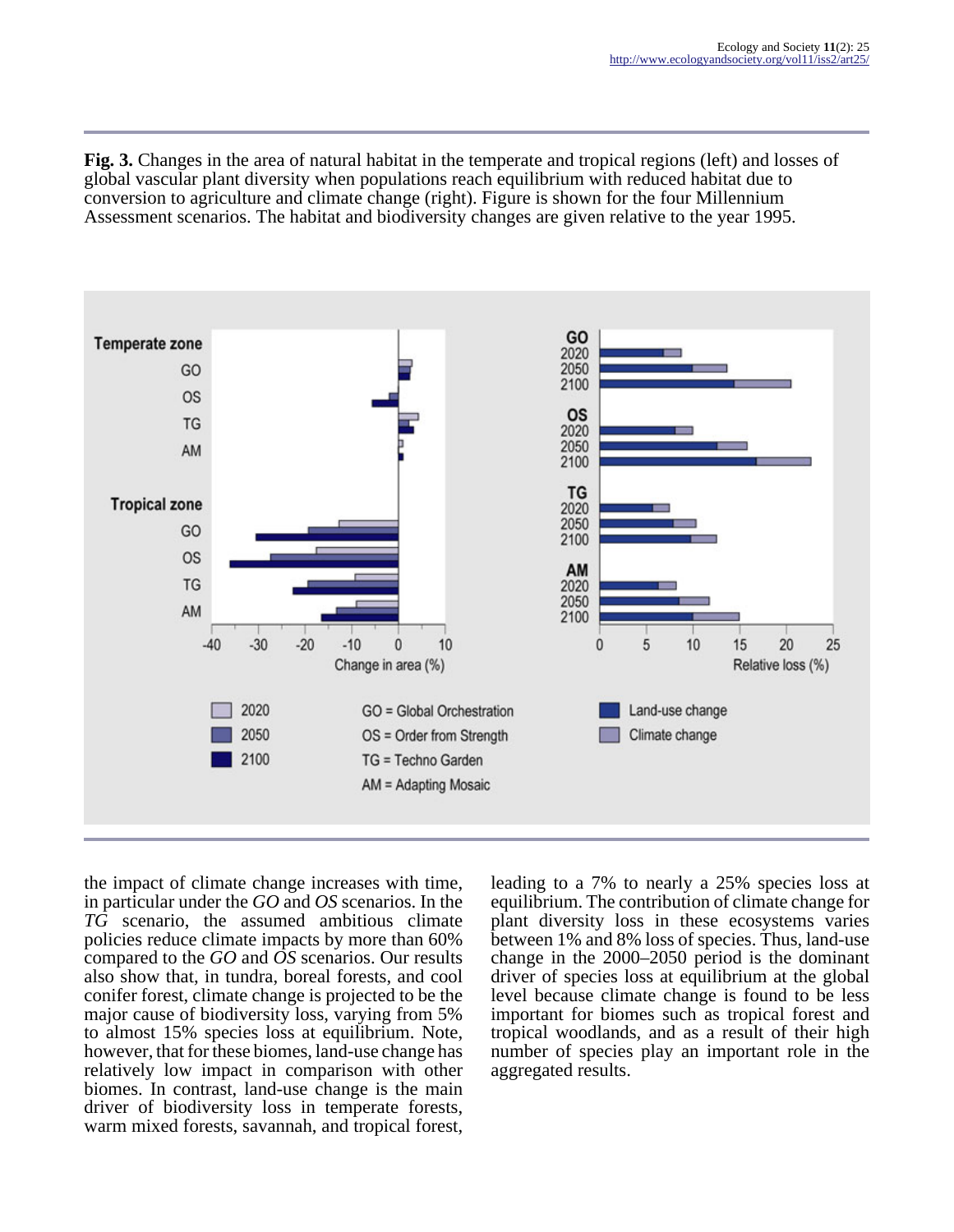**Fig. 4.** Changes in 2050 in area of different biomes and vascular plant biodiversity in equilibrium with reduced habitat, relative to 1995. Top left panel shows the area of different biomes and top right panel vascular plant biodiversity at equilibrium, both for the Global Orchestration scenario. The uncertainty bars indicate the maximum and minimum values in the total set of scenarios. The bottom panels show changes in natural habitat extent due to land-use change and climate change at a resolution of 0.5° x 0.5°, for the two most extreme scenarios. Order from Strength, left and Adapting Mosaic, right. From "Ecosystems and Human Well-being: Scenarios, Volume 2" by Steve R. Carpenter, et al., eds. Copyright (c) 2005 Millennium Ecosystem Assessment. Reproduced by permission of Island Press, Washington, D.C.

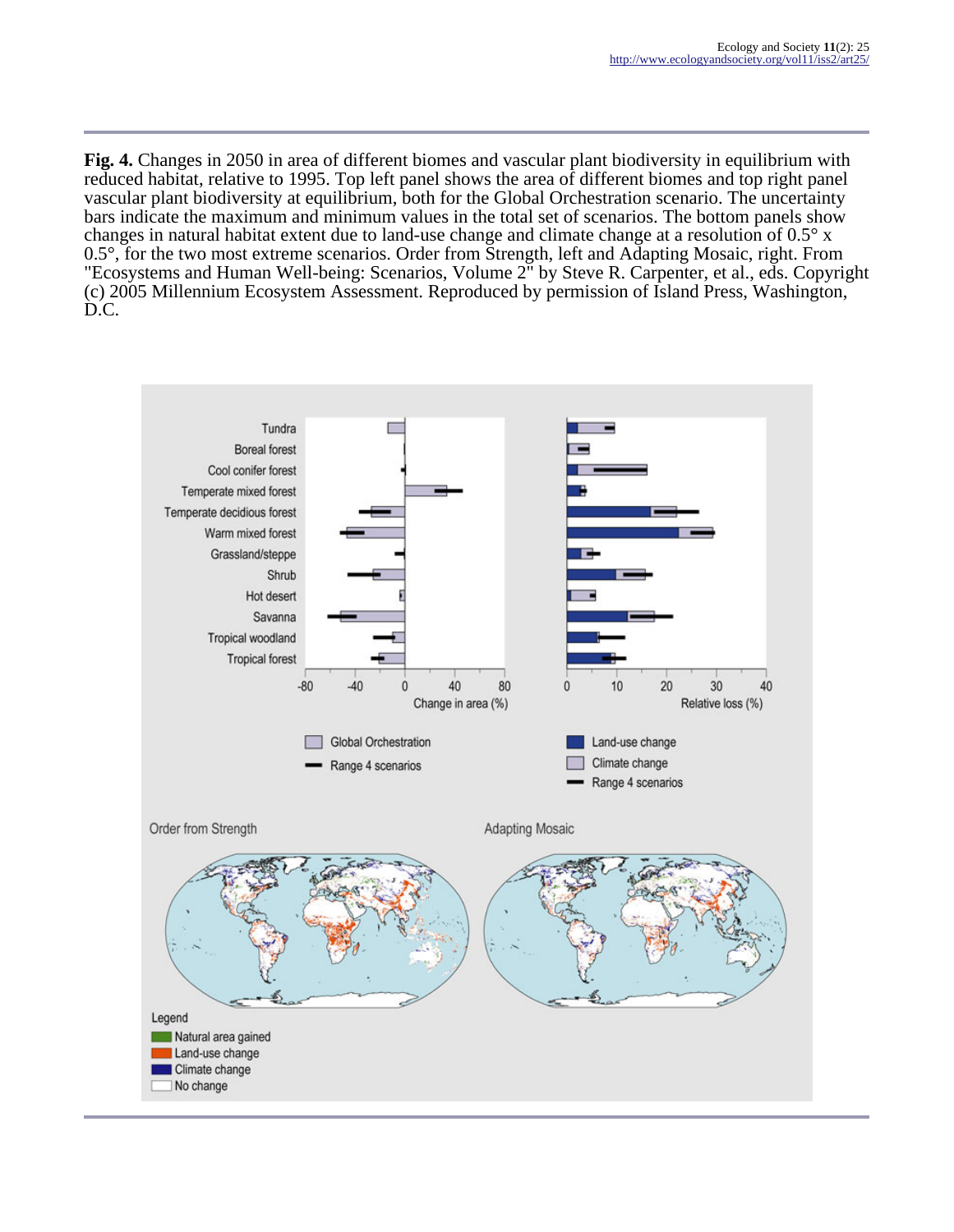### **Uncertainty analysis**

This assessment faces several important uncertainties including the value for the slope of the SAR, the effect of habitat fragmentation, the overlap in species composition among different biomes, and the remaining biodiversity after conversion of natural land into agricultural land. Some of them can be bound by means of formal uncertainty analysis such as the sensitivity to the slope of the species-area relationship using *z*-values for different SAR types and performing a Monte-Carlo analysis to replicate the statistical distribution of island *z*-values.

As stated in the methods section, it is an open question as to which type of SAR best describes the response of biodiversity to land-use change, particularly when one compares short-term responses, i.e., decades, with long-term responses, i.e., millennia. Here, we used the island SAR, which gives intermediate estimates of biodiversity loss. When the *z*-values for the continental and provincial SARs, i.e., 0.25 and 0.81, respectively are used, our results for 2050 biodiversity loss for the *GO* scenario (Fig. 5) range from 12% for continental to 20% for provincial *z*-values). However, the general trends remain the same.

In the Monte-Carlo simulation, based on the statistical distribution of island *z*-values reported in literature, *z*-values were drawn from the log-normal distribution shown in Fig. 2. In total, 500 Monte-Carlo simulations were performed. The mean, the 25–75%, and 5–95% range of the predicted extinctions are reported. The 90% confidence interval of island *z*-values from the Monte-Carlo analysis shows a range from 8–21% for the *GO* scenario, and from 7–24% for all scenarios. The 50% confidence interval for the *GO* scenario shows a range from 10–17% and from 9–18% for all scenarios.

A third formal uncertainty analysis is associated with the number of regions in which the Earth vegetation is disaggregated. If one uses very few regions or units of analysis, then the number of species that are unique to each region, i.e., degree of endemism, is very high, but we may miss more disaggregated impacts of land-use and climate change leading to underestimates of species loss. In contrast, if we use too many regions, then species may occur in more than one region, i.e., the level of endemism is low, and overestimates of species loss

can occur, i.e., species that become extinct in one region may still exist in another region or double counting. This is partially equivalent to the uncertainty analysis using different SAR types above, with the interprovincial *z*-values corresponding to a world that could be divided in many more regions than the 65 used as our baseline, and the continental *z*-values corresponding to a world in which 65 units could be aggregated. Two tests, as described below, were performed to determine the possible influence of the number of regions used.

In the first test, we aimed to estimate the number of unique species in each region, as this would allow us to assess the potential impact of nonendemic species on our global loss estimates. Therefore, we studied the distribution of North American plants using the Kartesz and Meacham (1999) database, in which the composition of vascular plants is listed for each state in the United States and for each Canadian province. From this, we selected a set of states for each biome covered by only that biome, based on the 1995 IMAGE land-cover map. Overlaps varied widely, but the general pattern showed that the larger the distance between the biomes, the lesser the species overlap. On average, overlap of these neighboring biomes was about 60%. Thus, assuming the extreme and unlikely case of one biome disappearing and the other remaining intact, we would be predicting a little more than twice the number of extinctions that would, in fact, occur. However, for most of our biomes, the distances between them were much larger, minimizing this problem.

The second test consisted of a direct sensitivity analysis of the influence of the number of regions. We defined regions on the basis of existing classifications of the natural vegetation. The regions chosen are defined in Table 3. The highest level of aggregation collapses all units into only four units based on the highest level of aggregation of the Bailey (1989) ecosystem map, i.e., the IMAGE biome types are aggregated to Artic, temperate, arid, and tropical ecosystems, and the regional classification is ignored. The second level only includes the 14 IMAGE biome types and ignores any regional classification included in Fig. 1. At the next level, we combine the 4r units of the Bailey map and the 6 biogeographic regions of the Olson et al. (2001) map to create 24 distinct units. Finally, in addition to the standard definition of 65 units, a definition was used that includes East Asia and Japan and the Cape Province as additional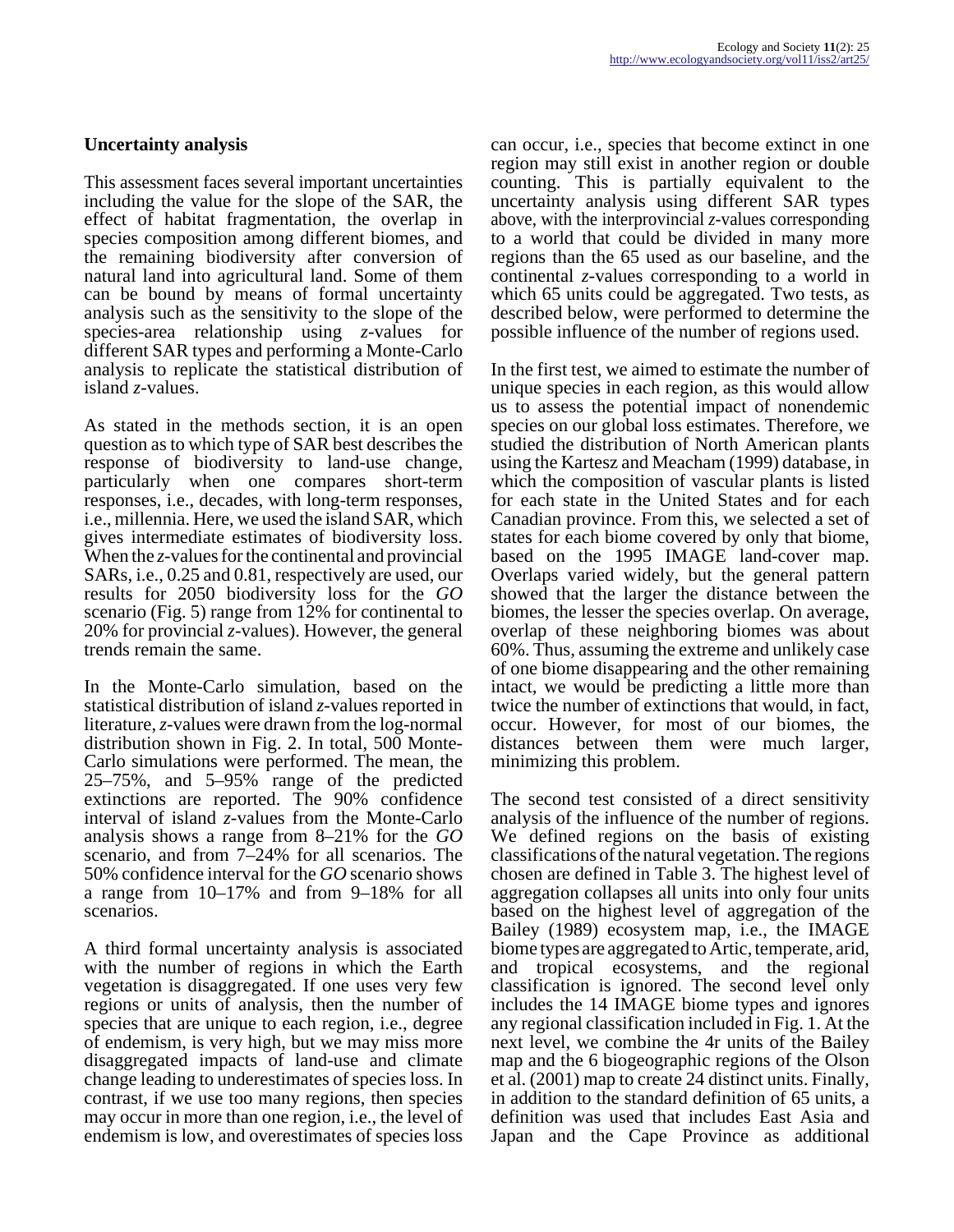**Fig. 5.** Uncertainty analysis on the relative global losses of vascular plant species at equilibrium. Figure shows the uncertainty to a) the value of *z* as function of scale and the uncertainty in Island scale *z*-values (Monte Carlo analysis; 25–75% and 5–95% range are shown) and b) the effect of modifying the number of units distinguished in the analysis. This analysis is based on the Global Orchestration scenario. The uncertainty bars indicate the maximum and minimum values in the total set of scenarios.



biogeographic regions; thus, creating another 10 units. Figure 5 shows that for the *GO* scenario different aggregation levels yielded loss estimates that ranged from 10% at the highest aggregation level to 14% at the lowest.

## **DISCUSSION**

In this paper, a SAR based methodology was used to assess changes in global and local biodiversity under the four Millennium Ecosystem Assessment (MA) scenarios as a result of land-use change and climate change. Our study suggests that, in 2050,

following these scenarios and using the mean island *z*-values, 10–16% of all vascular plant species would become extinct when reaching equilibrium with reduced habitat in total  $30,000-50,000$  species. Including not only the different scenarios, but also including the uncertainty in island *z*-values expands this range to 7–24, reporting the highest and lowest values for the 90% confidence range of each scenario.

It should be noted that although the SAR is a wellestablished relationship, there are several open issues that could influence its application to estimating the loss of species caused by the conversion of native habitat to agriculture. Some of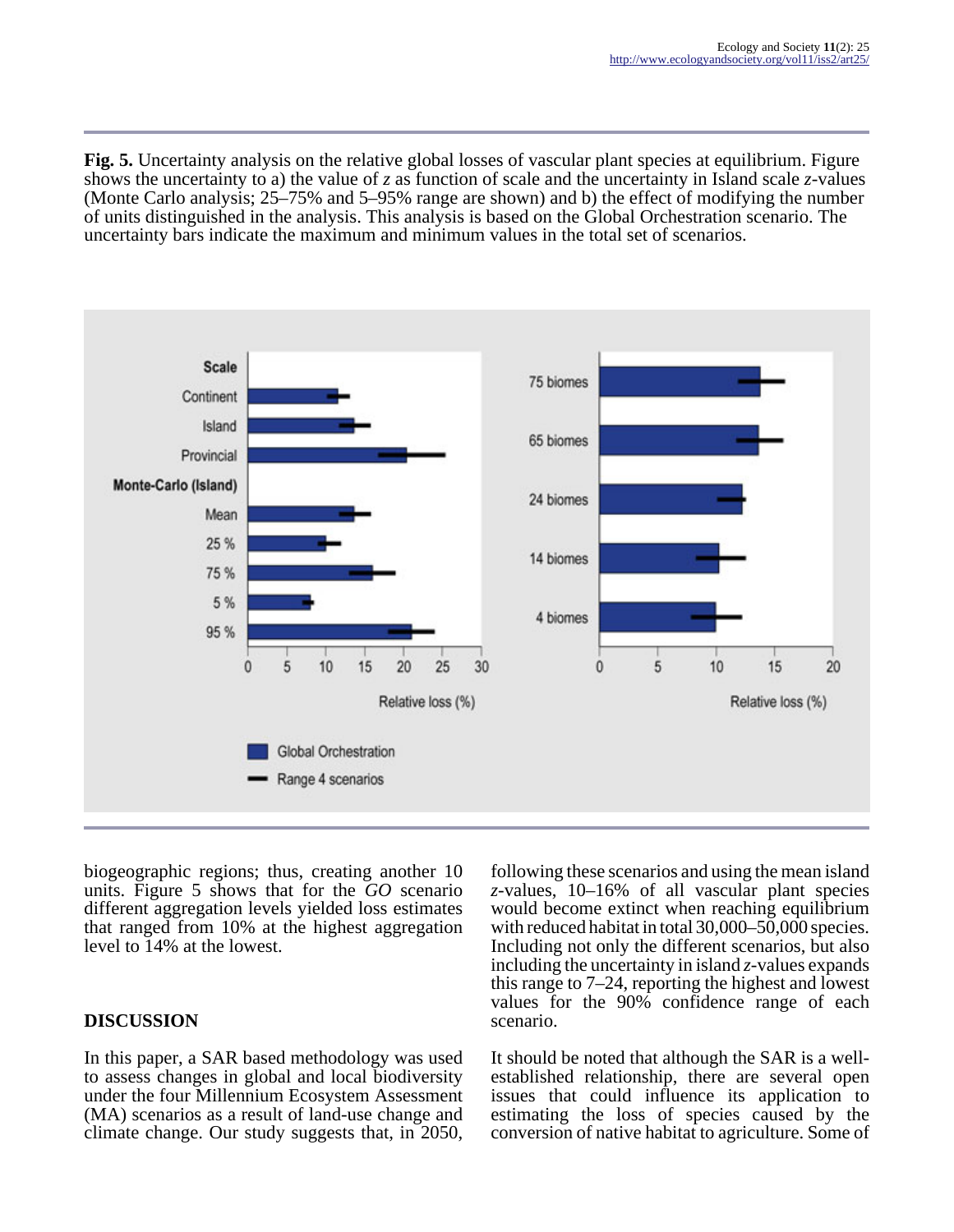| Table 3. Regional definitions explored. |  |  |
|-----------------------------------------|--|--|
|-----------------------------------------|--|--|

| Number of<br>regions | Defined as:                                                                                                                                                                                                                                                             |
|----------------------|-------------------------------------------------------------------------------------------------------------------------------------------------------------------------------------------------------------------------------------------------------------------------|
| 4                    | Highest level of aggregation on the ecosystem map of Bailey et al., i.e., Arctic, temperate, arid, and<br>tropical                                                                                                                                                      |
| 14                   | Fourteen natural biome types defined in IMAGE, i.e., ice, tundra, wooded tundra, boreal forest, mixed<br>conifer, temperate broadleaf forest, temperate mixed forest, warm mixed forest, grasslands, desert,<br>shrubland, savannah, tropical woodland, tropical forest |
| 24                   | Intersection of the highest level of Bailey's map, i.e., Artic, temperate, arid, and tropical, with the six<br>biogeographic regions of the Olson map. This roughly corresponds to the second layer of the Bailey map.                                                  |
| 65                   | Intersection of Olson's map of ecosystem realms with the 14 IMAGE natural biomes                                                                                                                                                                                        |
| 75                   | Based on the previous (65) regional definitions, but now adding two more realms, i.e., the Cape region in<br>South Africa and East Asia and Japan, again intersecting with the 14 IMAGE natural biomes.                                                                 |

these issues may lead to overestimation of potential extinctions such as species that persist after conversion, the use of too many regions resulting in low endemism or the use of a too high value for *z*. The last two factors have been addressed by formal uncertainty analysis. For the first issue, it should be noted that there are many species that are not restricted to native habitat and can live in the agricultural landscape (Pereira et al. 2004). For simplicity, we have assumed zero diversity for human-dominated vegetation. However, up to 50% of the plant species in a region may occur in humandominated habitats (Mayfield and Daily 2005). Therefore, our predictions may overestimate extinctions based on this assumption. There are, however, several other issues that could lead to an underestimation of potential extinctions. These include the issue of habitat fragmentation, the use of too few regions leading to a lack of detail, the use of too low values for *z*, and the method used to estimate losses from climate change. The last factor is discussed in a separate paragraph below. For habitat fragmentation, it should be noted that the SAR, as applied here, could not account for its effect. IMAGE maps were only available at a 0.5° x 0.5° resolution, a level too coarse for dealing with detailed fragmentation issues. Not including fragmentation issues necessarily underestimates biodiversity losses. The uncertainty about the appropriate SAR type and the level of endemism of

each unit of analysis were examined in our formal uncertainty analysis. We searched the literature and established ranges for the slope (*z*) of the speciesarea relationship. Using the *z*-value of different SAR types and the 95% confidence interval for the island *z*-values suggest an uncertainty range of 12–20% and 8–21%, respectively for the GO scenario. The analysis of different aggregation levels indicated a somewhat smaller range for this factor from 10– 14%. It should be noted that although the influence of the *z*-value and the definition of biogeographical units have been tested separately, the two are partly related as continental *z*-values correspond to a higher level of aggregation, whereas provincial values correspond to a lower level of aggregation. In all cases, however, the trends across biomes and among scenarios were found to be robust. The overall range of biodiversity losses may be interpreted as a fair representation of the plant biodiversity losses under the MA scenarios because our uncertainty analysis covers the large range of parameter values reported in literature.

We found that land-use change rather than climate change is likely a more dominant driver of biodiversity loss in the next 50 yr, consistent with the qualitative assessment of Sala et al. (2000), but inconsistent with the results of Thomas et al. (2004). A discussion point is whether biodiversity loss associated with climate change is well described by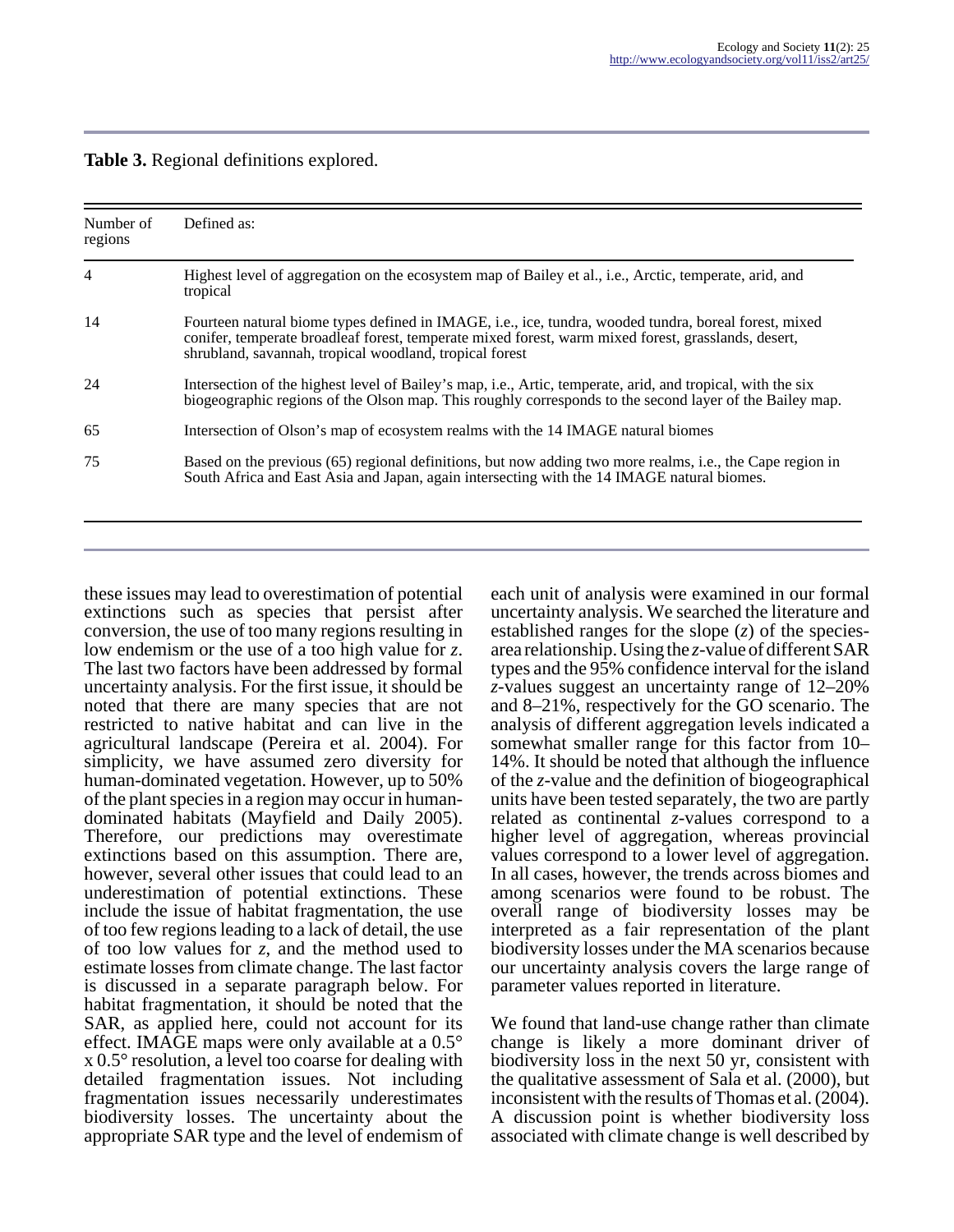the current method. Thomas et al. (2004) used a SAR approach to forecast the impact of climate change in case studies of animal and plant species across the world. Here, we applied the SAR approach to make a global assessment, using a simpler but global approach to estimate biodiversity losses. Losses from climate change were estimated to be around 3% in 2050 using the default method and ranged from 2–4% given alternative assumptions. These losses are clearly lower than the total range of 15–37% reported by Thomas et al. (2004), which covered about 20% of all plant species. However, it should be noted that values reported for different case studies such as those reported by Thomas et al (2004) vary from a maximum extinction rate of 100% for plant species in Amazonia, based on a very unfavorable climate scenario for this area and assuming no dispersal capabilities, and a minimum value of 3% for Europe, assuming full dispersal. One reason for the differences between the two studies is the fact that Thomas et al. (2004) focused on case studies that may not be completely representative of what will happen at the global scale. In addition to the European case study, several other case studies report lower numbers. Another difference is that Thomas et al. (2004) modeled the response of individual species to climate change, whereas we modeled the response of whole biomes. The coarser resolution of our analysis can miss important changes in the climatic conditions inside our large biomes. On the other hand, Thomas et al. (2004) assumed that species could not survive outside their climate space, ignoring that other factors limit the distribution of species. Although in the *AM* scenario, the biomes in IMAGE are also defined on the basis of climate factors, the coarser resolution of biomes instead of species minimizes this problem.

Overall, the quantitative outcomes of this study compare well to the qualitative assessment made by Sala et al. (2000), not only with respect to the relative importance of land-use change and climate change in terms of their impacts on global biodiversity, but also in terms of the biomes that will suffer the largest losses, i.e., warm mixed forests, some of the tropical biomes, and temperate forests outside the developed regions. The index used by UNEP's Global Environment Outlook focuses on intactness of ecosystems instead of biodiversity. Using a different set of scenarios, the present study found a similar position of the drivers land use and climate change in 2030, and a decline of intactness that

seems to be consistent with the figures presented here, i.e., 5–13% for 2030 (UNEP 2002). Leemans and Eickhout (2004) found a similar pattern for most of the biomes affected by climate change. Thuiller et al. (2005) studied the impact of climate on plant diversity in Europe. They found that an average loss of local species ranging from 27–42% for different IPCC scenarios by 2080, measured as percentage species loss per pixel averaged over space. Their metric is more similar to the local biodiversity indicator that we introduced in this paper, but given the different weighting method, the results cannot directly be compared. The reported losses seem to be somewhat higher than those reported here, but as in the Thomas et al. (2004) study, they used climatic models for individual species.

### **Improvement of the current methodology**

To improve future assessments of biodiversity change, we need a better understanding of the type of SAR that best describes the response of biodiversity to land-use change. We also need the classic SAR to be extended to account for species that use human-dominated habitat. There are now a couple of proposals for modifying the SAR to account for the distribution of species across different habitats (Tjorve 2002, Pereira and Daily 2006, but empirical tests are lacking. Others have also suggested improved SAR methods, which may be used in the future, to account for loss of endemics or more detailed spatial patterns, but only if more detailed scenario information becomes available (Kinzig and Harte 2000, Seablom et al. 2002).

Other methods besides the SAR can be used to analyze the response of biodiversity to drivers of ecosystem change (Kareiva et al. 2006). For instance, population viability analysis (Beissinger and Westphal 1998) can be used to study the effects of change in harvest pressure or habitat loss and fragmentation in a species population. Species climate-envelope models allow the study of the potential impact of climate change on each species range (Thomas et al. 2004, Thuiller et al. 2005). However, to use these types of models at the global level, we need to know the global distribution of species. For selected taxa, this is now becoming possible with the ongoing development of global distribution databases for terrestrial vertebrates (Brooks et al. 2004, Pereira and Cooper 2006). Finally, we need more global monitoring data that shows how species are responding to the different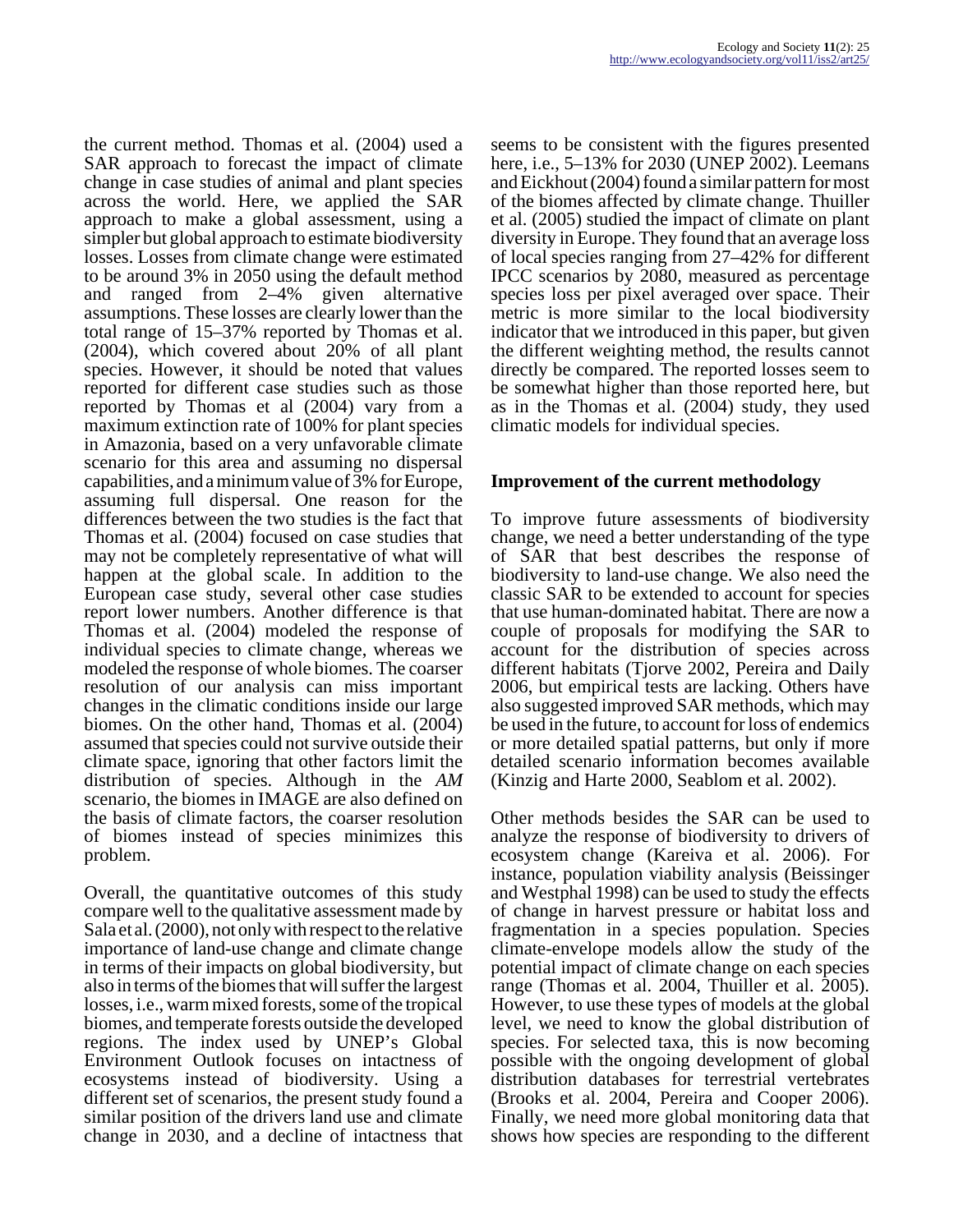drivers of ecosystem change so that we can test and improve the models (Pereira and Cooper 2006).

#### **Overall assessment**

Our estimate of biodiversity loss includes assumptions that could result in both underestimates, e.g., not including fragmentation, conservative climate change impacts, and overestimates, e.g., no overlap in species between units, in biodiversity loss. However, overall, our assessment is likely to be conservative because we considered only habitat and climate change as drivers of biodiversity loss. If other drivers such as overharvesting, pollution, and invasive species were included, then biodiversity loss estimates would likely increase.

### **CONCLUSION**

In this study, we presented a SAR-based method to estimate the loss of vascular plant species under the four scenarios of the Millennium Ecosystem Assessment (MA). Our study suggests that, in 2050, following these scenarios, 7% to almost 25% of all vascular plant species would be extinct when populations reach equilibrium, when habitat is reduced, i.e., in total 20,000–70,000 species. The range indicated above is based on the results of different scenarios and the influence of uncertainty in *z*-values, reporting the highest and lowest values for the 90% confidence range for each scenario. For the default values, the *OS* scenario of the MA leads to the highest loss of equilibrium biodiversity, i.e., 16% in 2050 and 23% in 2100, whereas the *TG* scenario leads to the lowest loss, i.e., 10% in 2050 and 13% in 2100. This implies that the assumed differences in driving forces among these scenarios can have a major impact on future biodiversity loss. More specifically, the lower population growth and the proactive environmental attitude, leading to ambitious climate policies and lower meat consumption in the *TG* scenario, are shown to lead to a stabilization in equilibrium biodiversity loss in the second half of the century, thereby reducing losses from 23–13% compared to the worst scenario. Our results also indicate that in the next two decades, equilibrium-extinction rates are likely to be similar to those experienced in the recent past; and thus, not substantially reduced as called for under the Convention of Biodiversity. The most important driver of biodiversity loss is land-use change. In time, climate change is likely to become

an additional threat. Given the important role of biodiversity in the provision of several ecosystem services, further efforts for protection should be considered. Such measures could focus on reducing habitat conversion, both by controlling direct drivers such as agricultural expansion, and by controlling indirect drivers such as population growth and consumption. Limiting climate change to the extent possible by minimizing emissions and sequestering carbon will also reduce biodiversity losses.

*Responses to this article can be read online at: <http://www.ecologyandsociety.org/vol11/iss2/art25/responses/>*

### **LITERATURE CITED**

**Alcamo, J., E. Kreileman, M. Krol, R. Leemans, J. Bollen, J. van Minnen, M. Schaeffer, S. Toet, and B. De Vries.** 1998. Global modelling of environmental change: an overview of IMAGE 2.1. Pages 3–94 *in* J. Alcamo, R. Leemans, and E. Kreileman, editors. *Global change scenarios of the 21st century. Results from the IMAGE 2.1 model.* Elseviers Science, London, UK.

**Alcamo, J. A., D. P. van Vuuren, and W. Cramer.** 2006. *Changes in provisioning and regulating ecosystem goods and services and their drivers across the scenarios.* Pages 297-374 *in* S. Carpenter and P. Pingali, editors. *Ecosystems and human wellbeing: scenarios.* Island Press, Washington, D.C., USA.

**Bailey, R. G.** 1989. Explanatory supplement to ecoregions map of the continents. *Environmental Conservation* **16**:307-309.

**Barthlott, W., N. Biedinger, G. Braun, F. Feig, G. Kier, and J. Mutke.** 1999. Terminological and methodological aspects of the mapping and analysis of global biodiversity, Beilage: globale phytodiversitätskarte. *Acta Botanica Fennica* **162**:103-110.

**Beissinger, S. R., and M. I. Westphal.** 1998. On the use of demographic models of population viability in endangered species management. *Journal of Wildlife Management* **62**:821-841.

**Brook, B. W., N. S. Sodhi, and P. K. L. Ng.** 2003.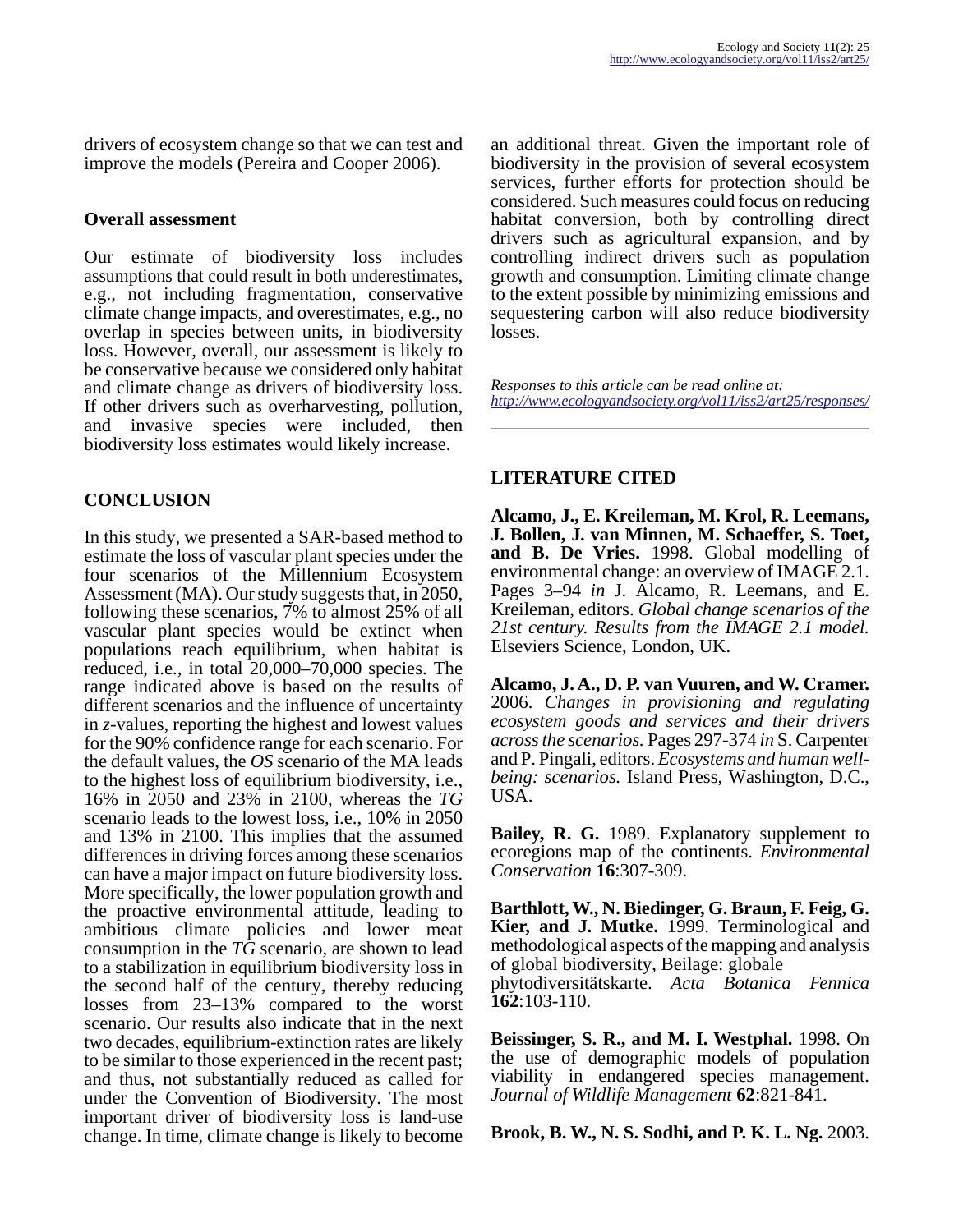Catastrophic extinctions follow deforestation in Singapore. *Nature*. **424**:420-423.

**Brooks, T. M., M. I. Bakarr, T. Boucher, G. A. B. Da Fonseca, C. Hilton-Taylor, J. M. Hoekstra, T. Moritz, S. Olivier, J. Parrish, R. L. Pressey, A. S. L. Rodrigues, W. Sechrest, A. Stattersfield, W. Strahm, and S. N. Stuart.** 2004. Coverage provided by the global protected-area system: is it enough? *Bioscience* **54**:1081-1091.

**Brooks, T. M., S. L. Pimm, and J. O. Oyugi.** 1999. Time lag between deforestation and bird extinction in tropical forest fragments. *Conservation Biology* **13**:1140-1150.

**Carpenter, S. and P. Pingali**. 2006. *Ecosystems and human well-being: scenarios.* Island Press, Washington, D.C., USA.

**Cramer, W. P., and R. Leemans.** 1993. *Assessing impacts of climate change on vegetation using climate classification systems.* Pages 191-217 *in* A. M. Solomon and H. H. Shugart, editors. *Vegetation dynamics and global change.* Chapman and Hall, New York, USA.

**Crawley, M. J., and J. E. Harral.** 2001. Scale dependence in plant biodiversity. *Science* **291**:864-868.

**Daily, G. C.** 1997. *Nature's services: societal dependence on natural ecosystems.* Island press, Washington, D.C., USA.

**Duraiappah, A., S. Naheem, T. Agardy, D. Cooper, D. Diaz, G. Mace, J. McNeely, H. M. Pereira, S. Polasky, C. Prip, C. Samper, P. J. Schei, and A. van Jaarsveld.** 2005. *Synthesis report for the convention on biological diversity. Millennium ecosystem assessment.* Island Press, Washington, D.C., USA.

**Ferraz, G., G. J. Russell, P. C. Stouffer, O. J. Bierregaard, S. L. Pimm, and T. E. Lovejoy.** 2004. Rates of species loss from Amazonian forest fragments. *Proceedings of the National Academy of Sciences of the United States of America.* **100**:14069-14073.

**Hilton-Taylor, C.** 2000. *2000 IUCN Red List of threatened species.* IUCN, Gland, Switzerland.

**Hughes, J. B., G. C. Daily, and P. R. Ehrlich.** 1997.

Population diversity: its extent and extinction. *Science* **278**(5338):689-692.

**IMAGE-team.** 2001. *The IMAGE 2.2 implementation of the IPCC SRES scenarios: a comprehensive analysis of emissions, climate change and impacts in the 21st century.* National Institute for Public Health and the Environment, Bilthoven, The Netherlands.

**Kareiva, P. M., S. M. Manson, J. Geoghegan, B. L. Turner II, R. Dickinson, P. Kabat, J. Foley, R. Defries, M. Rosegrant, C. Ringler, V. Wolters, J. Ritchie, D. Lettenmaier, S. Carpenter, E. Bennett, A. M. Parma, M. A. Pascual, J. Agard, C. Butler, P. Wilkinson, and D. P. van Vuuren.** 2006. *State of the art in simulating future changes in ecosystem services.* Pages 71-118 *in* S. Carpenter and P. Pingali, editors. *Ecosystems and human wellbeing: scenarios.* Island Press, Washington, D.C., USA.

**Kartesz, J. T., and O. A. Meacham.** 1999. *Synthesis of the North American flora. Version 1.0.* North Carolina Botanical Garden. Chapel Hill, North Carolina, USA.

**Kinzig, A., and J. Harte.** 2000. Implication of endemics: area relationships for estimates of species extinctions. *Ecology* **81**(12):3305-3311.

**Kinzig, A. P., S. W. Pacala, and D. Tilman.** 2001. *The functional consequences of biodiversity: empirical progress and theoretical extensions.* Princeton University Press, Princeton, New Jersey, USA.

**Kleidon, A., and M. H. A.** 2000. A global distribution of diversity inferred from climatic constraints: results from a process-based modelling study. *Global Change Biology* **6**:507-523.

**Leach, M. K., and T. J. Givnish.** 1996. Ecological determinants of species loss in remnant prairies. *Science* **273**:1555-1558.

**Leemans, R., and B. E. Eickhout.** 2004. Another reason for concern: regional and global impacts on ecosystems for different levels of climate change. *Global Environmental Change* **14**:219-228.

**Malcolm, J. R., and A. Markham.** 2000. *Global warming and terrestrial biodiversity decline.* World Wildlife Fund, Gland, Switzerland.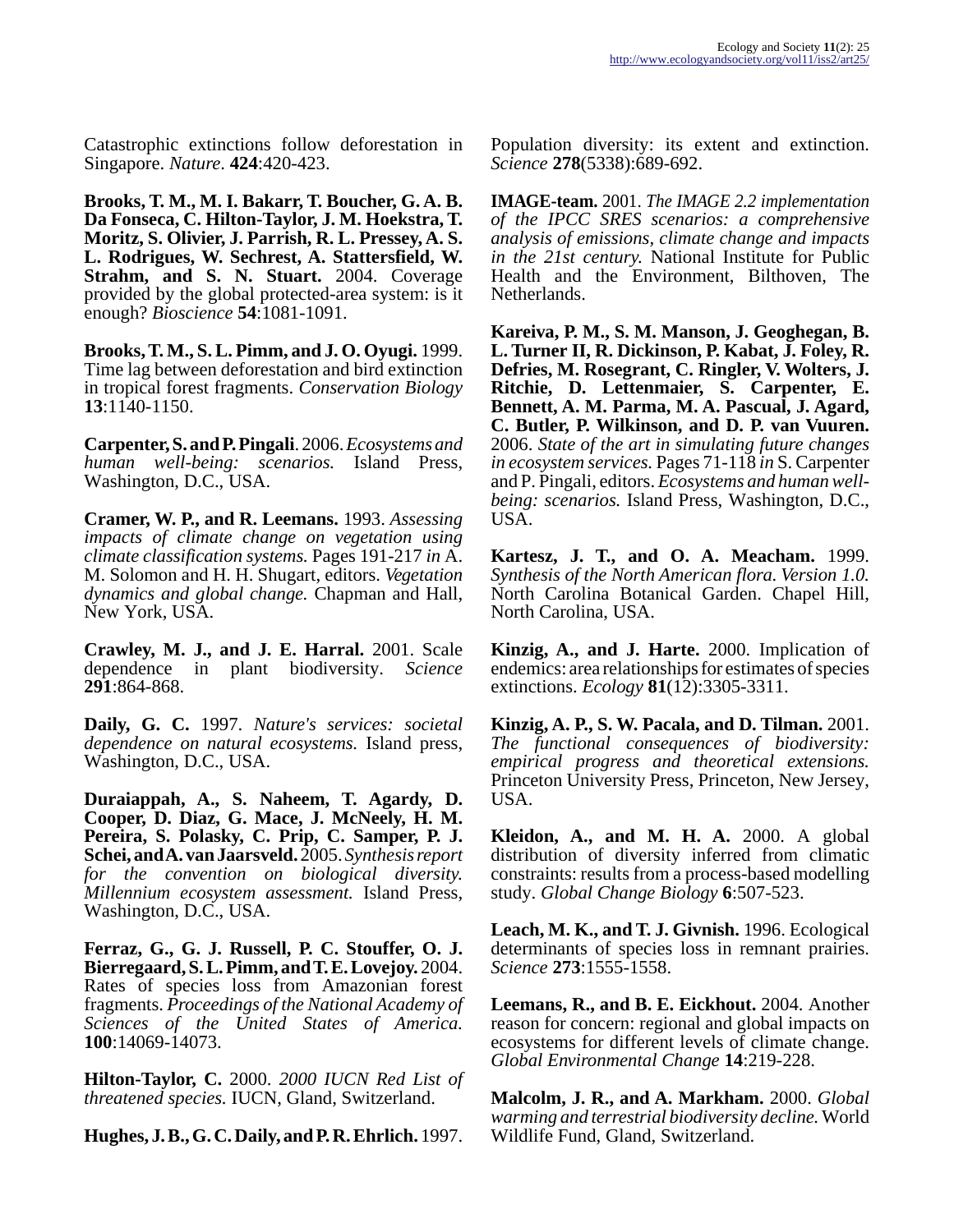**May, R. M., J. H. Lawton, and N. E. Stork.** 1995. *Assessing extinction rates.* Pages 1-24 *in* H. Lawton and R. M. May. *Extinction rates.* Oxford University Press, Oxford, UK.

**Mayfield, M., and G. C. Daily.** 2005. Countryside biogeography of neotropical herbaceous and shrubby plants. *Ecological Applications* **15**:423-439.

**Myers, N.** 1997. *Biodiversity's genetic library.* Pages 255-274 *in* G. C. Daily. *Nature's services: societal dependence on natural ecosystems.* Island Press, Washington, D.C., USA.

**Olson, D. M., E. Dinerstein, D. Wikramanayake, N. D. Burgess, G. V. N. Powell, J. A. Underwood, I. Itoua, H. E. Strand, J. C. Morrison, O. L. Loucks, T. F. Allnut, T. H. Ricketts, Y. Kura, J. F. Lamoreux, W. W. Wettengel, P. Hedao, and K. R. Kassem.** 2001. Terrestrial ecoregions of the world: a new map of life on Earth. *Bioscience* **51**:933-938.

**Pereira, H. M., and D. H. Cooper.** 2006. Towards the global monitoring of biodiversity change. *Trends in Ecology and Evolution* **21**:123-129.

**Pereira, H. M., and G. C. Daily.** *2006.* Modeling biodiversity dynamics in countryside landscapes. *Ecology, in press.*

**Pereira, H., G. C. Daily, and J. Roughgarden.** 2004. A framework for assessing the relative vulnerability of species to land-use change. *Ecological Applications* **14**(3):730-742.

**Pimm, S. L., G. J. Russell, L. Gittelman, and T. M. Brooks.** 1995. The future of biodiversity. *Science* **269**:347-350.

**Prentice, I. C., W. Cramer, S. P. Harrison, R. Leemans, R. A. Monserud, and A. M. Solomon.** 1992. A global biome model based on plant physiology and dominance, soil properties and climate. *Journal of Biogeography* **19**:117-134.

**Reid, W. V., H. A. Mooney, A. Cropper, D. Capistrano, S. R. Carpenter, K. Chopra, P. Dasgupta, T. Dietz, A. K. Duraiappah, R. Hassan, R. Kasperson, R. Leemans, R. M. May, A. J. McMichael, P. Pingali, C. Samper, R. Scholes, R. T. Watson, A. H. Zakri, Z. Shidong, N. J. Ash, E. Bennett, P. Kumar, M. J. Lee, C. Raudsepp-Hearne, H. Simons, J. Thonell, and M. B. Zurek.** 2005. *Millennium ecosystem assessment synthesis*

*report.* Island Press, Washington, D.C., USA.

**Rosenzweig, M. L.** 1995. *Species diversity in space and time.* Cambridge University Press, Cambridge, UK.

**Rosenzweig, M. L.** 2001. Loss of speciation rate will impoverish future diversity. *Proceedings of the National Academy of Sciences (PNAS)* **98**:5404-5410.

**Sala, O. E., F. S. Chapin, III, J. J. Armesto, E. Berlow, J. Bloomfield, R. Dirzo, E. Huber-Sanwald, L. F. Huenneke, R. Jackson, A. Kinzig, R. Leemans, D. Lodge, H. A. Mooney, M. Oesterheld, L. Poff, M. T. Sykes, B. H. Walker, M. Walker, and D. Wall.** 2000. Global biodiversity scenarios for the year 2100. *Science* **287**:1770-1774.

**Sala, O. E., D. P. van Vuuren, P. Pereira, D. Lodge, J. Alder, G. Cumming, A. Dobson, V. Wolters, M. A. Xenopoulos, A. S. Zaitsev, M. G. Polo, I. Gomes, C. Queiroz, and J. A. Rusak.** 2006. *Biodiversity across scenarios.* Pages 375-408 *in* S. Carpenter and P. Pingali, editors. *Ecosystems and human well-being: scenarios.* Island Press, Washington, D.C., USA.

**Seablom, E. W., A. P. Dobson, and D. M. Stoms.** 2002. Extinction rates under nonrandom patterns of habitat loss. *Proceedings of the National Academy of Sciences (PNAS)* **99**(17):11229-11234.

**Sitch, S., B. Smith, I. C. Prentice, A. Arneth, A. Bondeau, W. Cramer, J. Kaplan, S. Levis, W. Lucht, M. Sykes, K. Thonicke, and S. Venevski** 2003. Evaluation of ecosystem dynamics, plant geography and terrestrial carbon cycling in the LPJ dynamic vegetation model. *Global Change Biology* **9**:161-185.

**Solomon, A. M., and R. Leemans.** 1990. *Climatic change and landscape-ecological response: issues and analyses.* Pages 293-317 *in* M. M. Boer and R. S. de Groot, editors. *Landscape ecological impact of climatic change.* IOS Press, Amsterdam, The Netherlands.

**Thomas, C. D., A. Cameron, R. E. Green, M. Bakkenes, L. J. Beaumont, Y. C. Collingham, B. F. N. Erasmus, M. Ferreira de Siqueira, A. Grainger, L. Hannah, L. Hughes, B. Huntley, S. van Jaarsveld, G. F. Midgley, L. Miles, M. Ortega-Huerta, A. Townsend Peterson, O. L. Philips, and S. E. Williams.** 2004. Extinction risk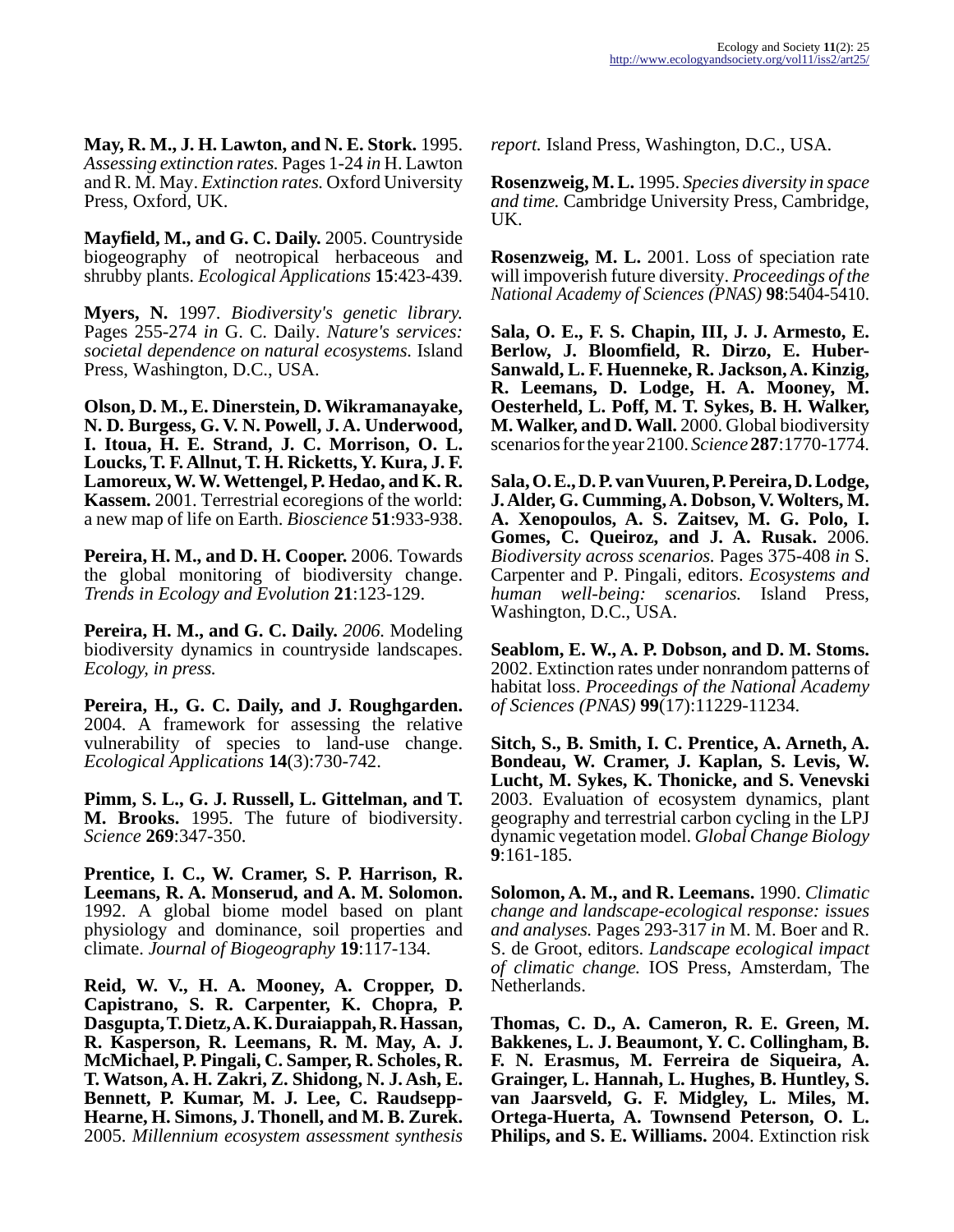from climate change. *Nature* **427**:145-148.

**Thuiller, W., S. Lavorel, M. B. Araujo, M. T. Sykes, and I. C. Prentice.** 2005. Climate change threats to plant diversity in Europe. *Proceedings of the National Academy of Sciences (PNAS)* **102**:8245-8250.

**Tilman, D., R. M. May, C. L. Lehman, and M. A. Nowak.** 1994. Habitat destruction and the extinction debt. *Nature* **371**:65-66.

**Tjorve, E.** 2002. Habitat size and number in multihabitat landscapes: a model approach based on species-area curves. *Ecography* **25**:17-24.

**UNEP.** 2002. *Global environment outlook 3.* EarthScan, London, UK.

**van Minnen, J., R. Leemans, and F. Ihle.** 2000. Defining the importance of including transient ecosystem responses to simulate C-cycle dynamics in a global change model. *Global Change Biology* **6**:595-612.